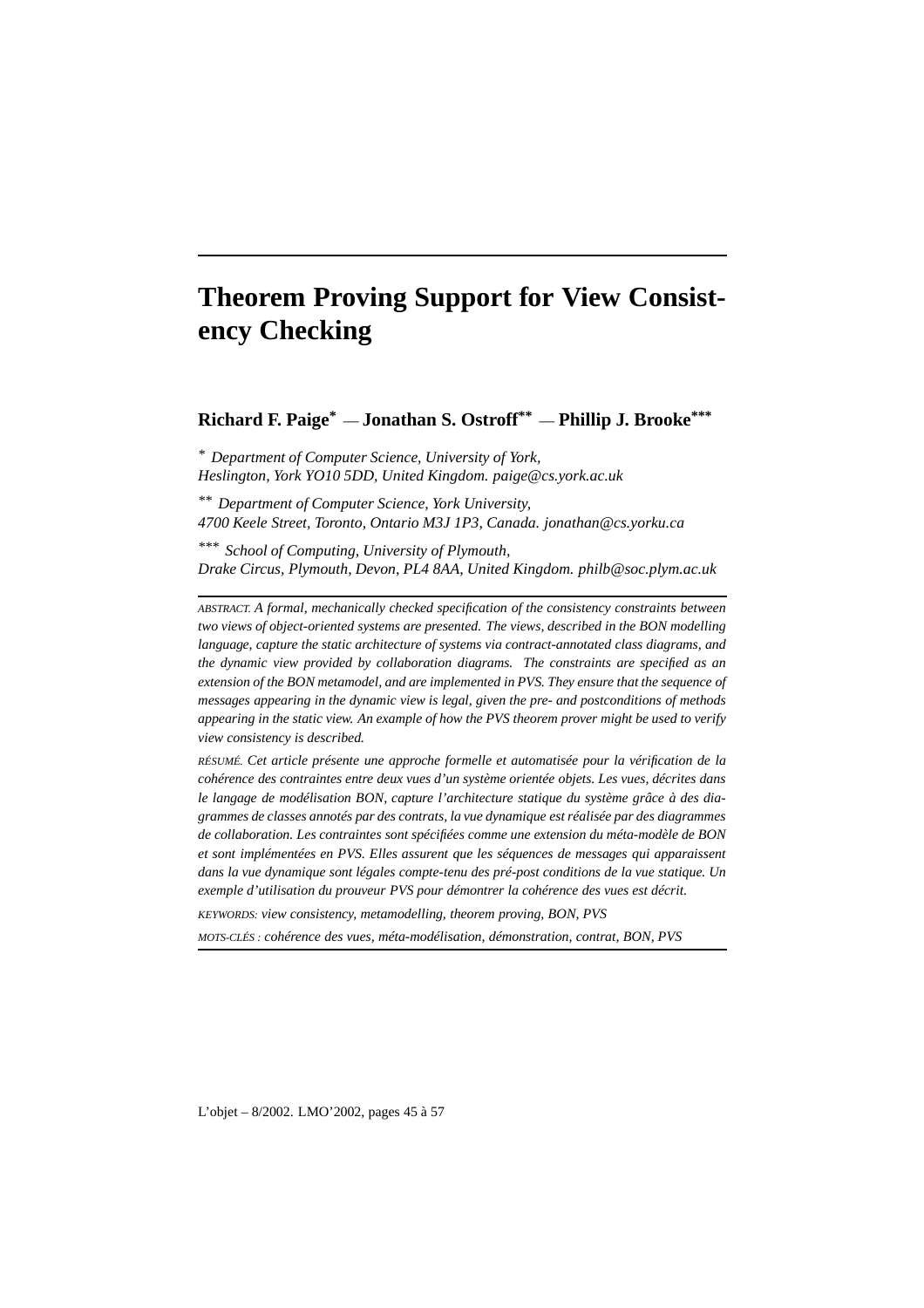## **1. Introduction**

Consistency checking of the documents that are produced during software development is a difficult task. Consistency checking has been discussed in the context of work on on multi-viewpoint specification [FIN 94] and combining specifications [ZAV 93] written in different formal and semiformal languages. It is especially challenging and relevant when using the modelling language UML [BOO 99], where five different and potentially conflicting views of a software system of interest can be independently constructed. The intent of using multiple, disparate views is to describe different aspects of a system in the most appropriate way. The different descriptions must at some point be combined to form a consistent description of the system that can thereafter be used to produce executable program code. The process of combining the descriptions should identify inconsistencies that need to be resolved by the developers before executable code can be produced.

In general, consistency checking of software development deliverables involves the use of constraints, algorithms, and tools to check that information described in one deliverable (e.g., source code, a UML model) is not contradicted by information described in another deliverable. In a setting where formal specifications are available, this can be reduced to the problem of checking that a conjunction of predicates – each a formal specification of a deliverable – is satisfiable. In general, complete formal specifications of models are usually unavailable, and thus the problem of consistency checking is made more complex and challenging.

The problem of consistency checking is not unique to UML; any modelling or specification language that supports multiple views must be supplemented with techniques for detecting and managing inconsistency. In the case of UML and similar languages, specifying a complete set of consistency constraints is challenging. It is thus useful to be able to define the known consistency constraints in an extensible way. Some constraints, e.g., "modelling elements have unique names", "classes do not generalize themselves", are specified in the UML *metamodel* [OMG 00] and many UML-compliant CASE tools implement some of them, e.g., by restricting the user interface or by requiring views to be constructed in a specific order. However, some of the complex constraints, such as those involving the use of *contracts* [MEY 92] of methods, are not implemented in any tool, and thus developers must rely on their own expertise to identify and resolve inconsistencies. The goal of this paper is to provide guidance, infrastructure, and tool-supported techniques for users of object-oriented modelling languages, and particularly designers of tools that support OO modelling languages, in checking view consistency.

The specific aim of this paper is to formally model, in a machine-checkable language, consistency constraints between two views of an object-oriented system: specifically, the static view presented by class diagrams, and the dynamic view presented by collaboration diagrams. Formulating these constraints is made more challenging by the use of *contracts* – discussed in the sequel – in the static view. The two views will be specified in the BON modelling language [WAL 95]. We make use of BON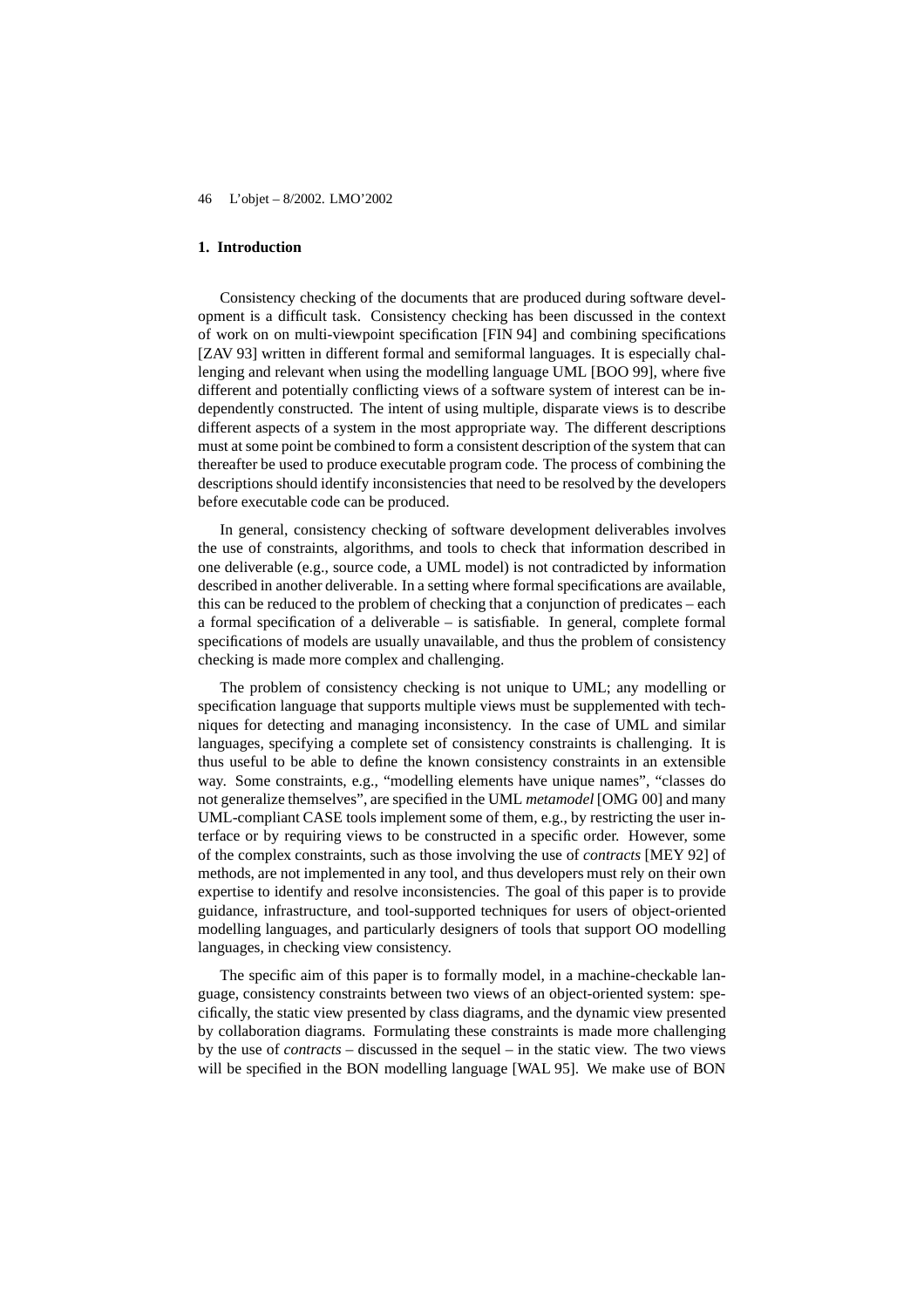since it is designed to use contracts in formally specifying systems, and contracts pose significant challenges with checking view consistency, which we aim to address.

BON (and UML, and similar modelling language) supports two fundamental models: *class diagrams* and *collaboration diagrams*. These diagrams present, respectively, a static structural view of a system, and a dynamic view of a system, the latter captured by describing objects and the messages passed between them. So fundamental are these two types of modelsin OO computing that they are supported in many objectoriented (OO) modelling languages.

The consistency constraints between views are specified as an extension of the metamodel of BON presented first in [PAI 01b], and implemented in the BON CASE tool [PAI 01a]. Since the metamodel has been implemented in a CASE tool, it cannot be arbitrarily restructured to include additional view consistency constraints without requiring substantial changes to the tool as a whole. Thus, the metamodel will have to be extended carefully, making use of OO extension facilities such as generalization. The constraints will also be specified in the PVS specification language [OWR 01], so that theorem proving technology can be exploited both in checking the consistency of views, and in validating the specifications of the constraints. This is particularly useful given that a formal translation from BON to PVS, and a proof of its correctness, does not yet exist. Additional benefits accrued from using PVS for specifying the constraints will also be discussed. The intent is to use these specifications, and their implementations, in the construction of a CASE tool for BON that supports not only consistency checking but also consistent views by construction, i.e., via reverse engineering.

As stated, the BON language shall be used for describing the two different views. However, the rules that are presented in this paper are not BON dependent; they can be applied equally well to profiles of UML and other modelling languagesthat support these two views and which support contracts.

## **2. An Overview of BON**

BON [WAL 95] is an OO method possessing a recommended process as well as a graphical language for specifying object-oriented systems. The language provides mechanisms for specifying classes and objects, their relationships, and assertions (written in first-order predicate logic) for specifying the behaviour of routines and invariants of classes.

The fundamental construct in BON is the class. A class has a name, an optional class invariant, and zero or more features. A feature may be an *attribute*, a *query* – which returns a value and does not change the system state – or a *command*, which changes system state but returns nothing. Fig. 1 contains an example of a BON model for the interface of a class *CITIZEN*. A graphical notation is also available for writing class interfaces; it is detailed in [PAI 01b].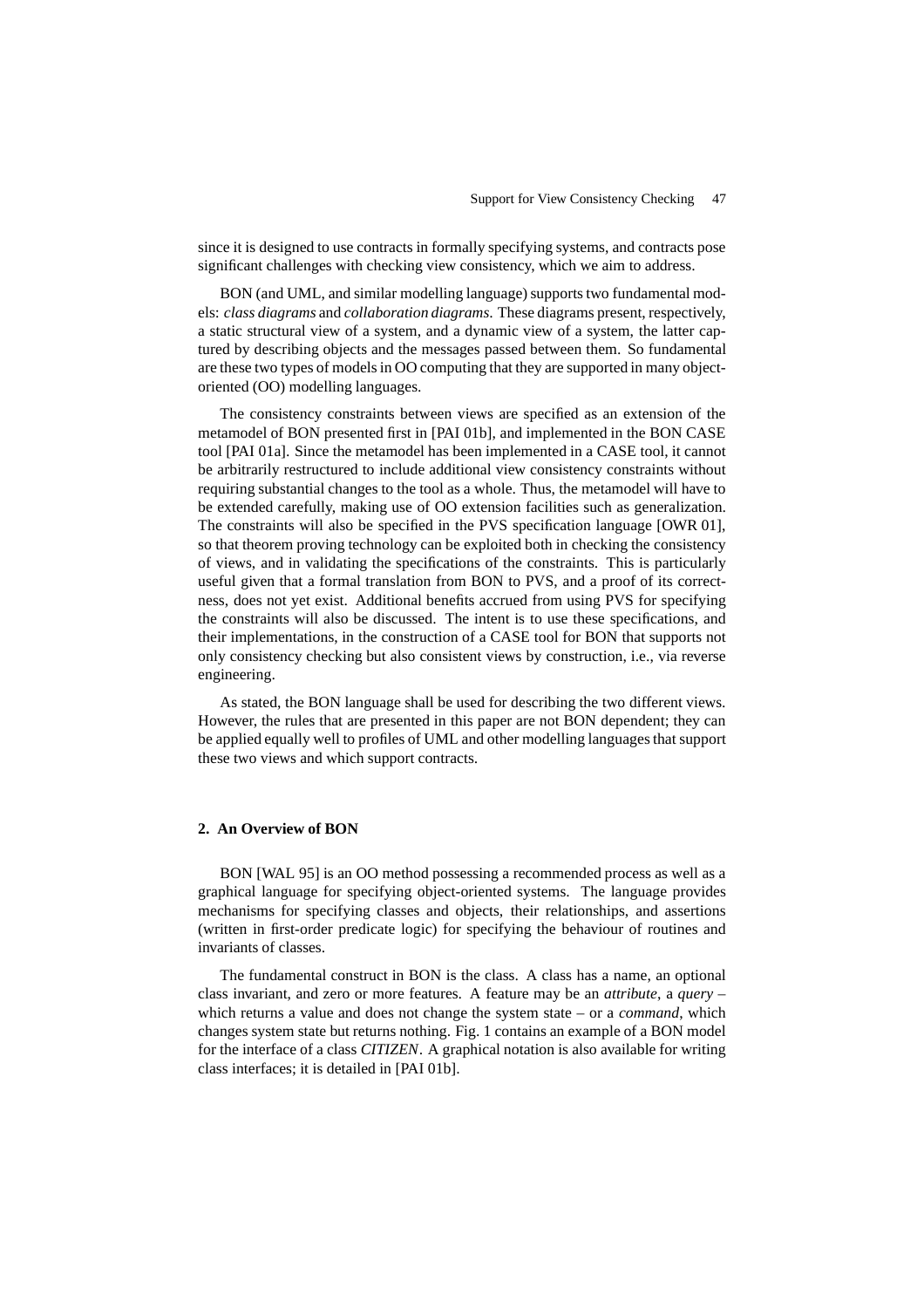

**Figure 1.** *Class CITIZEN textual interface*

BON emphasizes the use of contracts when writing class interfaces. Each routine in a class may have a precondition (**require**) and postcondition (**ensure**), e.g., as in *divorce*, above. The precondition specifies constraints on when the routine can be called; the postcondition specifies constraints on the behaviour of a routine. The **modifies** clause specifies the variables that may be changed by the routine. Classes themselves may be documented via *invariants* which specify conditions that clientaccessible routine must maintain. Class invariants describe propertiesthat all instances of a class must obey at well-defined "stable" points of execution.

BON static diagrams consist of one or more classes, drawn as ellipses, organized in *clusters* (drawn as dashed rounded rectangles that may encapsulate classes and other clusters). Classes and clusters interact via two general kinds of relationships.

– **Inheritance:** Inheritance defines a subtyping relationship between a child and one or more parents.

– **Client-supplier:** there are two client-supplier relationships, association and aggregation. Both relationships are directed from a *client* to a *supplier*. Association depicts reference relationships, while aggregation depicts subobject (or part-of) relationships; they are thus directly mapped to the implementation concept of an attribute. Client-supplier relationships can be drawn between classes and clusters; recursive rules are given in [WAL 95] to explain the meaning of cluster relationships.

An example of a simple class diagram, demonstrating much of the static diagram notation, is in Figure 2.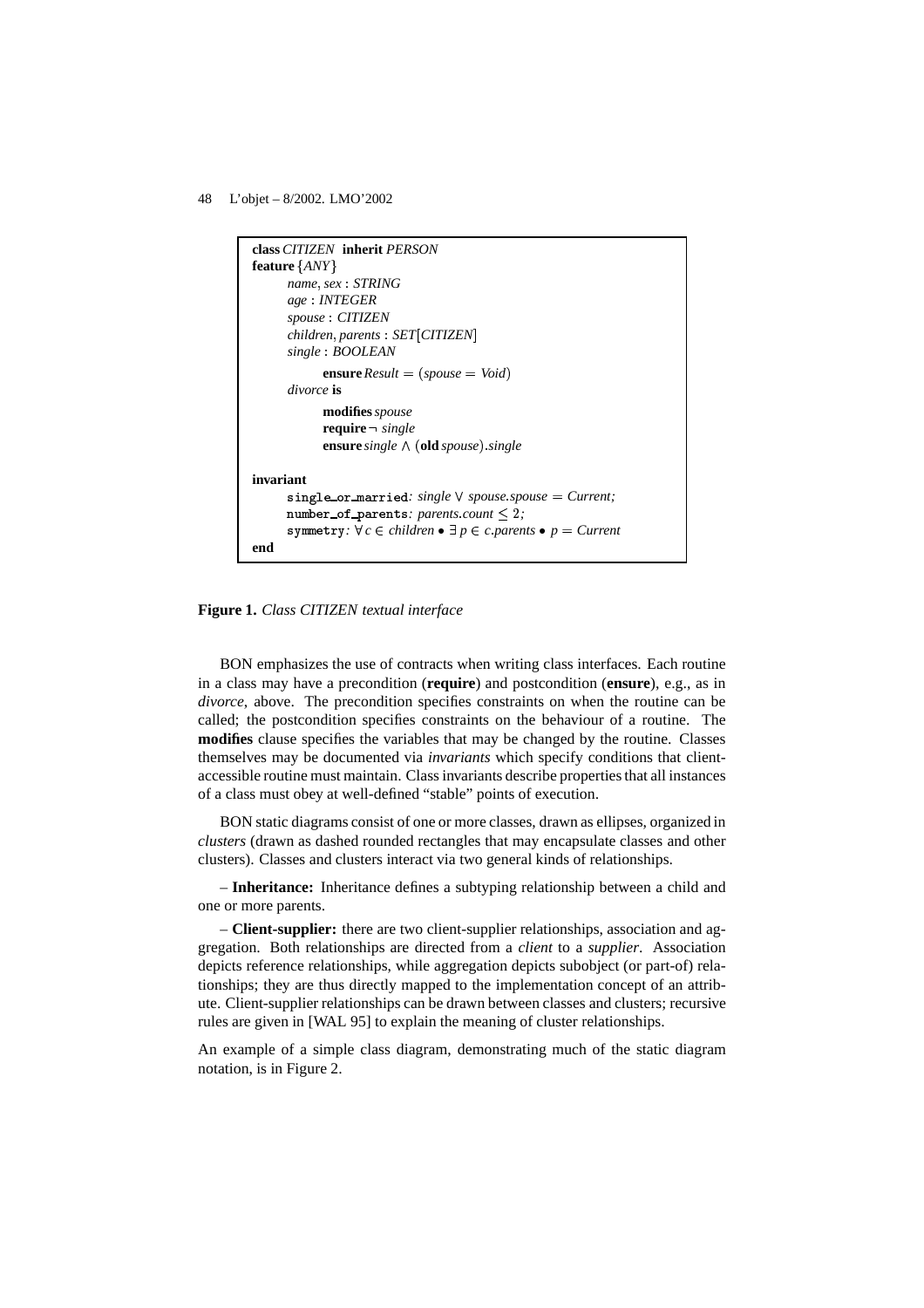

**Figure 2.** *Basic elements of BON class diagram notation*

BON also provides notation for collaboration diagrams, showing the communication between objects at run-time. Fig. 3 shows an example. Numbers that annotate messages are cross-referenced to a scenario box, detailing the purpose of the message. Messages in dynamic diagrams correspond to feature calls and are thus always potential, depending, for example, on whether the precondition of a feature is enabled or not.



**Figure 3.** *BON collaboration diagram (without a scenario box)*

UML provides five views of a system [OMG 00]. Each view is considered to be a separate model of the system depicted with a separate diagram. This *multiple model* approach can of course lead to inconsistency: information presented in one diagram may contradict information in another diagram.

By contrast, BON supports the *single model principle*. A full discussion of the principle is beyond the scope of this paper; the paper [PAI 02b] explains it in detail. The basic idea is as follows. As with multiple model approach, languages and methods that support the single model principle also support multiple views of the system. However, the principle aims to ensure consistency of views either by automatic construction or by rigorous analysis. A language that follows the single model principle has several characteristics:

– it is *seamless*, in that its modelling abstractions can be used throughout the development process;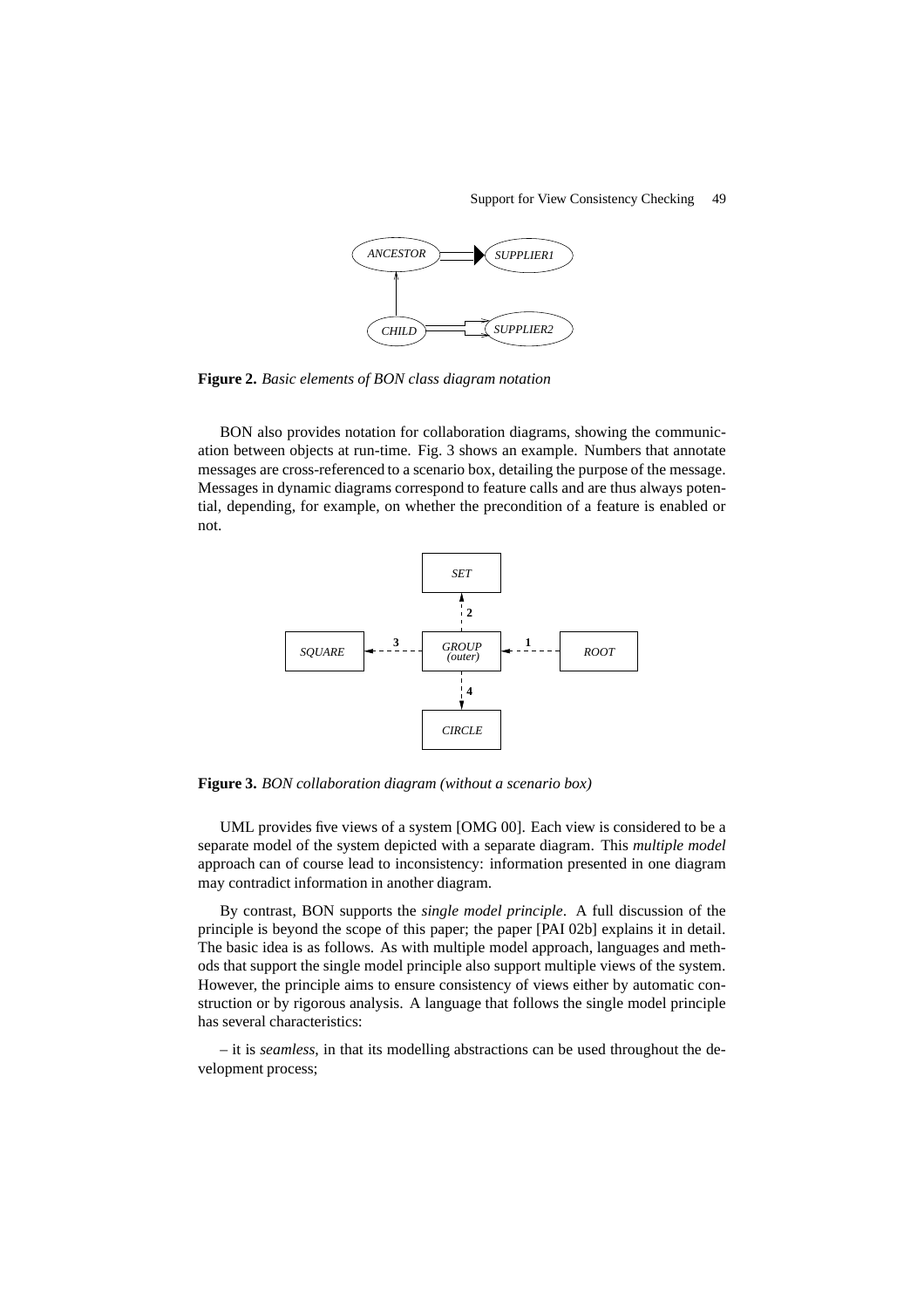– it is *reversible*: models can be reverse engineered automatically from code;

– it is *wide-spectrum*, applicable to requirements analysis, design, and implementation;

– it provides *conceptual integrity*: it uses a small number of powerful descriptions that work together to help describe the software product; and it provides one good way to describe every construct of interest.

– it provides mechanisms for automatically establishing or checking the consistency of views.

The desirability of having a modelling language that satisfies these characteristics when building high-integrity systems has been argued in detail in [PAI 01c]. Essentially, the argument is that following the principle provides greater assurance and support for building products and having the document deliverables remain consistent. The single model principle also affects the structure of metamodels and how such metamodels can be extended to support view consistency checking.

## **3. Checking Collaboration Diagrams Against Class Diagrams**

In this section, constraints are specified that consistent class diagrams and collaboration diagrams that model a system must obey. It is important to clarify that the constraints are *specifications*; they are not meant to be implemented directly in a CASE tool.

The goal is to check the consistency of one or more BON collaboration diagrams against one or more BON class diagrams, and if the diagrams are inconsistent, to report where the inconsistencies arise. Inconsistencies can arise due to object declaration (e.g., an object is unassociated with any class in a model), or routine invocation (e.g., a routine is being called by a client that does not have the ability to do so, based either on information hiding rules, or on preconditions). It is critical to observe that class diagrams contain only contracts, and not implementations, of routines. Further, the BON assertion language, based on first-order predicate logic, contains constructs that are not executable (e.g., quantifiers over unbounded domains). Thus, in general, consistency checking will not be possible by direct simulation of the collaboration diagram, and will likely require user intervention.

The consistency constraints are *meta-level* constraints; that is, they will be specified at the meta-level of BON, and apply to all models that can be described using BON. Thus, the constraints will be specified as an extension of the BON metamodel, which was first described in [PAI 01b].

There are several main steps to establishing the consistency of class diagrams and collaboration diagrams.

1) **Syntactic Correctness:** ensure that the two diagrams are syntactically correct; there is a BON CASE tool and a context-free grammar that will do this for us [PAI 01a].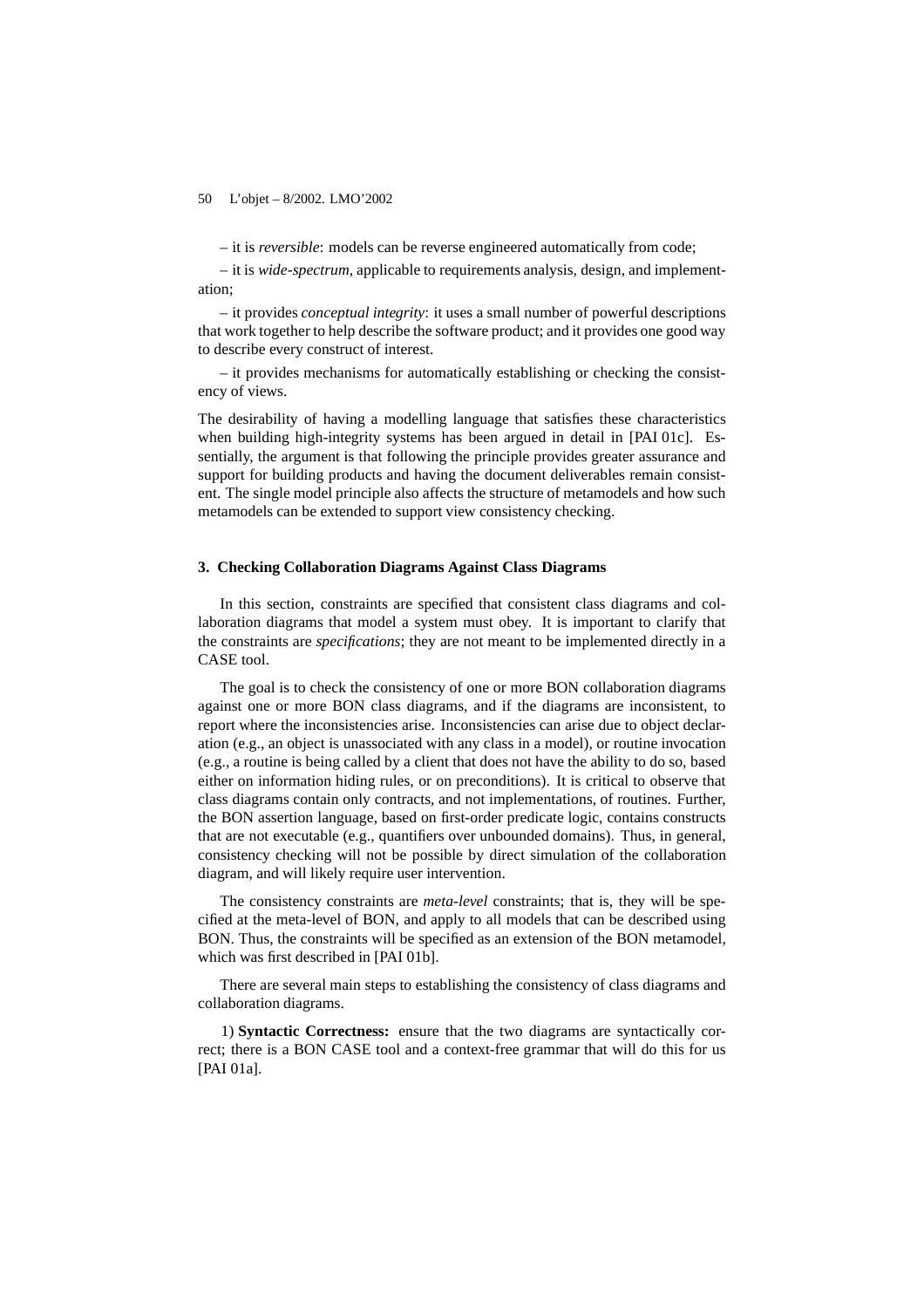2) **Contextual Correctness:** ensure that the diagrams are semantically correct in the sense that they obey typing and scoping rules (e.g., all classes arising in an interface appear in a class diagram). We call these *weak metamodel constraints.* Such constraints are defined as being straightforward to implement in a CASE tool via either user interface mechanisms or by automated analysis.

3) **Semantic Correctness:** check that the sequence of messages being fired in the collaboration diagram is allowable given the pre/postconditions of the routines in the class diagram. These are *strong metamodel constraints* that will likely require use of external tools – particularly, theorem proving technology – and particularly user intervention to validate.

We consider these steps in order, skipping 1) since the BON CASE tool is described elsewhere [PAI 01a]. The remaining constraints will be specified as an extension of the metamodel of BON first presented in [PAI 01b]. It is important to extend the metamodel in such a way so that the additional constraints can easily be introduced in to the existing CASE tool, without requiring substantial changes to the existing system. Some of these constraints, specifically those in 2), are easily implemented in a CASE tool. Other constraints are more complex, and thus will be expressed using the PVS language, so that thereafter the PVS system can be used to check the constraints, either interactively or in batch mode.

In extending the metamodel, we will make use of standard OO practices and design techniques. The BON metamodel has been specified as an object-oriented model, and as will be described, extending it will require extending classes in this model. The *open-closed* principle [MEY 97] is at the foundation of OO model extension, particularly in BON, but also in other modelling languages. In other words, extension of the metamodel will be by inheriting from existing classes and adding new constraints, routines, and attributes. This should be contrasted with the promising template-based metamodel extension mechanisms supported by MML and MMT and used in the proposal for UML 2.0 [CLA 02]. In this approach, extensions to a metamodel can be made by adding new templates, or by changing template instantiations and substitutions. The MML approach appears to be easier to use for metamodel extension, and can be helpful in avoiding problems with fragile base classes. On the other hand, by using standard OO extension mechanisms, we need no special tool support in order to implement the extensions, as standard OO programming constructs will suffice. Further experiments need to be carried out in order to properly contrast the MML approach with standard OO extension approaches.

Before specifying the rules in 2) and 3), we briefly recount the key parts of the BON metamodel from [PAI 01b]. The BON metamodel consists of two clusters and one root class, *MODEL*; every BON model is an instantiation of *MODEL*. The general outline of the metamodel is in Fig. 4.

Well-formedness constraints in the metamodel are specified as clauses in the invariant of *MODEL*, or in classes in the clusters *ABSTRACTIONS* or *RELATIONSHIPS*. New constraints for the rules in 2) and 3) will also be integrated into the metamodel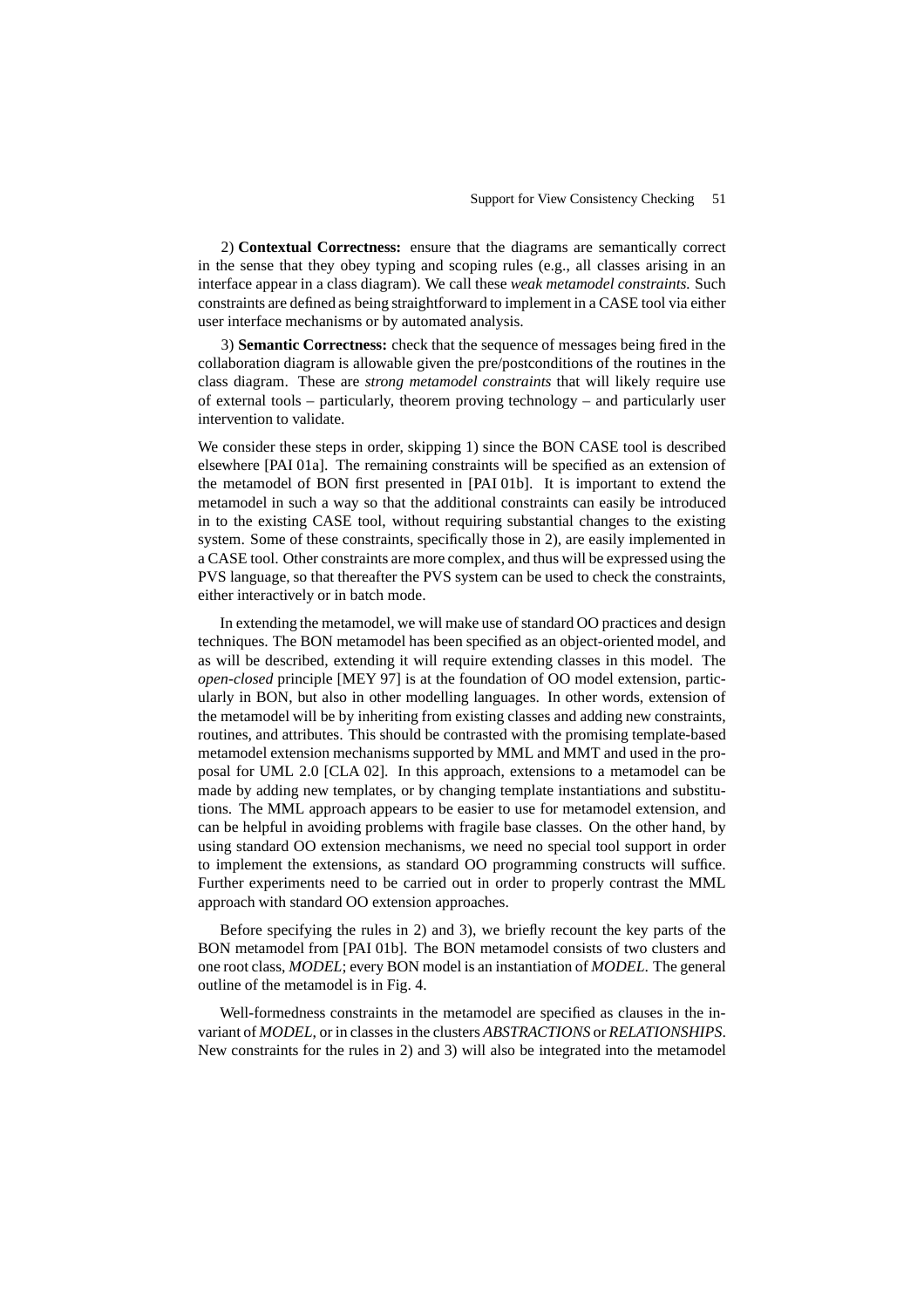

**Figure 4.** *BON metamodel, abstract view*

as invariant clauses (as we discuss shortly) of extensions of classes in the original metamodel specification.

We now present the consistency constraints, and in doing so apply the textual dialect of BON. These specifications will be used in formulating machine-checkable PVS specifications which can then be applied in automatically proving that a collaboration diagram is consistent with a class diagram.

First, we recap the concept of a routine of a class from [PAI 01b]. A routine has a name, a possibly empty sequence of parameters, a set of accessors, a pre- and postcondition, and a specification, which corresponds to the semantics of the routine. (In [PAI 01b], a routine is specialized into queries, which return values, and commands, which change the state of the system; this is a level of complexity that we can ignore in this paper.) Here is the interface of *ROUTINE*.

## **class** *ROUTINE* **feature**

```
name  STRING
      parameters  SEQUENCE 
PARAMETER-
      pre  post  spec  BOOLEAN
      accessors  SET 
CLASS-
invariant
      spec = ((\text{old } pre) \rightarrow post \land t \geq \text{old } t \land t \neq \infty)end
```
*spec* is the semantics of a routine; *t* is a global clock. According to the invariant of *ROUTINE*, the specification of the routine is satisfied if any implementation starts in a state satisfying the precondition and terminates in finite time in a state satisfying the postcondition. The semantics of specifications is from [PAI 99], where a calculus for refining BON specifications to Eiffel programs is presented.

Part of the PVS formulation of the BON class *ROUTINE* is given below; missing details may be found in [PAI 01b]. A new non-empty type is introduced, and features of the BON class are transformed to PVS functions. The precondition and postcondition are formalized as functions mapping a routine and state (the latter represented as one or two sets of entities, respectively) to a boolean value; the state is needed for composing specifications sequentially.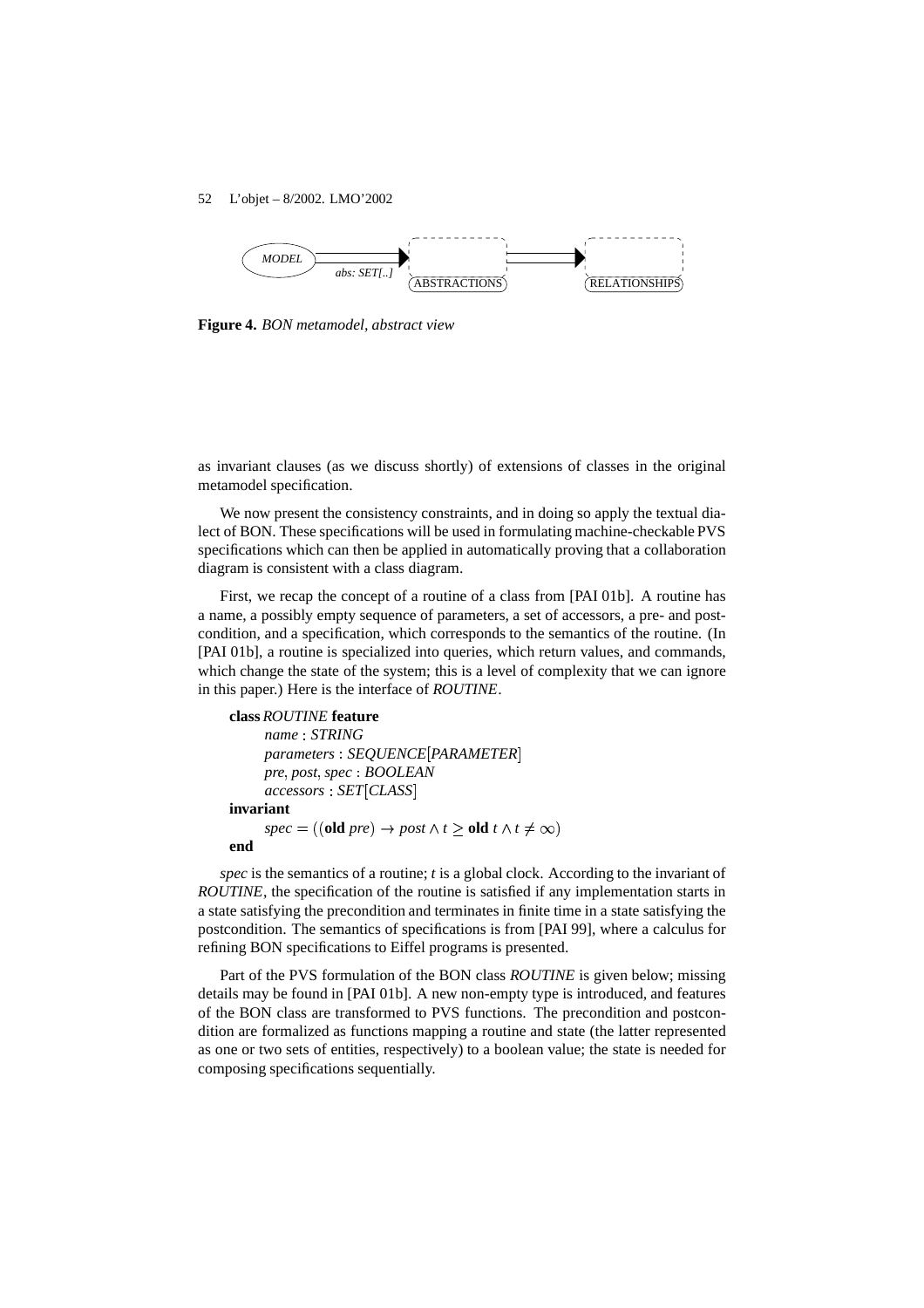FEATURE: TYPE+ ATTRIBUTE, ROUTINE: TYPE+ FROM FEATURE routine\_name: [ ROUTINE -> string ] feature\_pre: [ ROUTINE, set[ENTITY] -> bool ] feature\_post: [ ROUTINE, set[ENTITY], set[ENTITY] -> bool]

Expressing a routine's specification in PVS is more complicated. The complication does not arise in expressing a specification directly, but in *combining* specifications: PVS requires explicit specification of a function's domain (possibly using an uninterpreted type) in order to support type checking. In the metamodel, a function is a specification with its domain being the state of the specification; thus, a specification's state must be formally specified in the PVS version of the metamodel. In the previous version of the metamodel in [PAI 01b], a routine's specification was not needed, and thus this problem did not arise.

The formulation of specifications is aimed at being able to (sequentially) compose them. The formalization of specifications of a routine requires a new type, SPECTYPE, which is a record containing the initial and final state variables of a specification, along with the value of the specification; initial and final state are sets of entities. The functions oldstate and newstate produce the entities associated with a routine (given the class in which the routine arises), specifically the parameters, local variables, and accessible attributes. It is also necessary to introduce a new type for specifications so that the *frame* of a specification can be expressed.

```
SPECTYPE: TYPE++ =[# old_state: set[ENTITY], new_state: set[ENTITY],
    value: [ set [ENTITY], set [ENTITY] -> bool ]
                                                       \sharpoldstate, newstate: [ ROUTINE, CLASS -> set [ENTITY] ]
```
A specification can now be defined in terms of the new type.

```
spec: [ ROUTINE, set [ENTITY], set [ENTITY] -> SPECTYPE ]
spec_ax: AXIOM
(FORALL (rou1:ROUTINE): (FORALL (c:CLASS):
  (member (rou1, class_features(c)) IMPLIES
    (spec(rou1, oldstate(rou1, c), newstate(rou1, c)) =(# old_state := oldstate (rou1,c), new_state := newstate (rou1,c),<br>value := (LAMBDA (o:{p1:set[ENTITY] | p1=oldstate (rou1,c)}),
                       (n: {p2:set[ENTITY]} | p2=newstate(row1, c) :
                      feature_pre(rou1, o) IMPLIES feature_post(rou1, o, n)) #)))))
```
The spec\_ax axiom states that for a routine the prestate and poststate of a specification are that of the routine, and the value of the specification is a function from pre and poststate to a boolean, where the boolean is *true* if and only if the precondition implies the postcondition (we omit the time variable from the PVS translation, but it is trivial to include).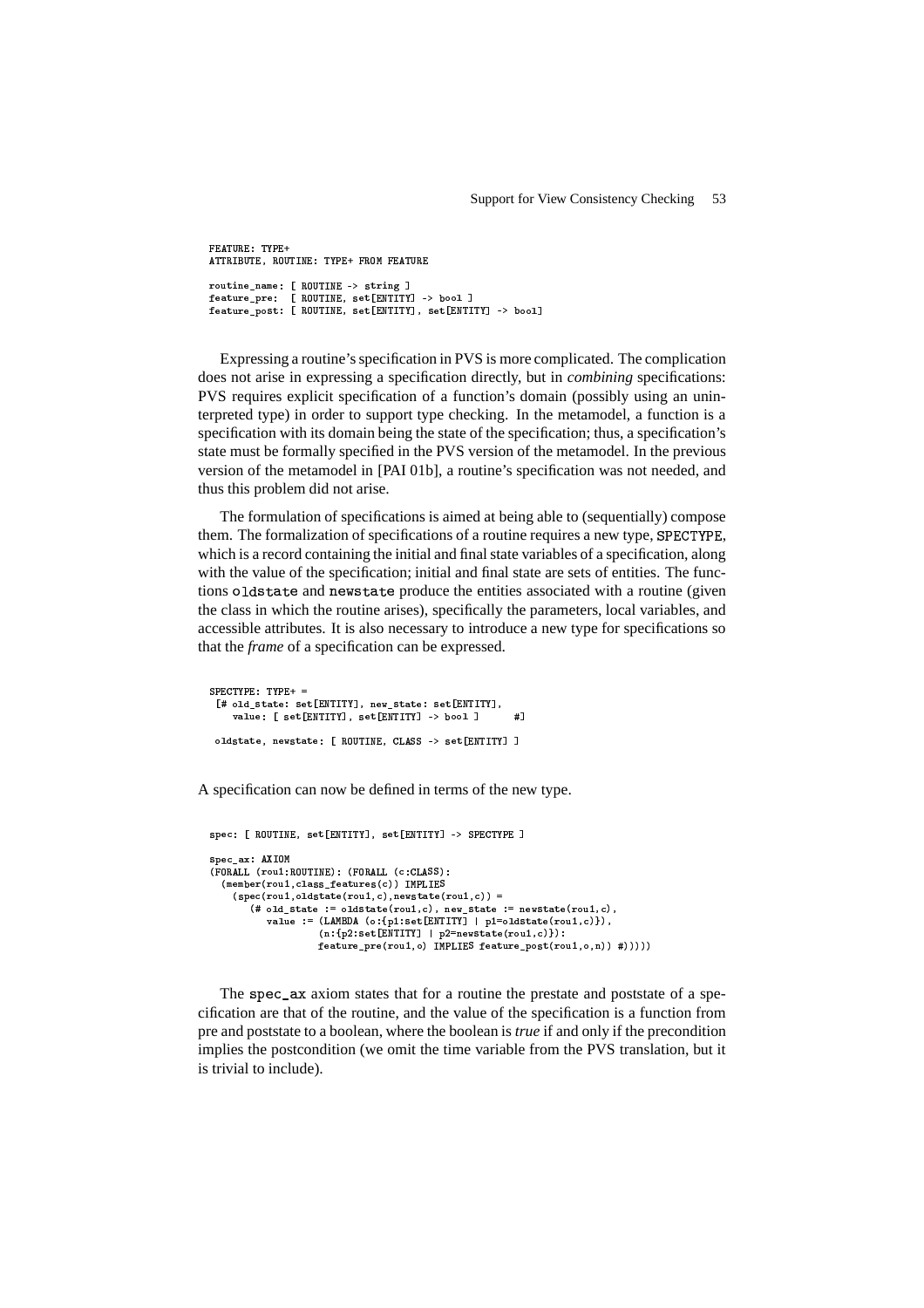The generic class *SEQUENCE*<sup>[G]</sup> is defined in [MEY 92]; it represents a packaged, indexable data structure of arbitrary but finite length. Here is an excerpt of its interface. *item* returns the specified item in the sequence, while *head* and *tail* return the first element and all but the first element in the sequence, respectively.  $subseq(t)$ returns *true* iff *t* is a subsequence of the current object, while *precedes*( $g_1, g_2$ ) is *true* iff element  $g_1$  occurs before  $g_2$  in the sequence. In producing the PVS formalization of *SEQUENCE*, we use the built-in theory of finite sequences.

```
class SEQUENCE 
G-
 feature
    size  INTEGER
    item(i : INTEGR): Gtail  SEQUENCE 
G-
    head  G
     subseq(t: SEQUENCE[G]): BOOLEANprecedes(g1, g2: G): BOOLEANinvariant size > 0end
```
Informally, a message appearing in a collaboration diagram corresponds to a routine call invoked on one or more target objects. More formally, a message in a collaboration diagram consists of a source and a target, a routine (which is the implementation of the message) and a message number. In general, the source and target may be sets of objects, but for simplicity we consider only the case where a message is sent from and to a single object. Recursive rules are given in [WAL 95] for unrolling messages applied to clusters; the extension of the PVS specification to sets of objects is straightforward and is effectively a "lifting" operation.

# **class** *MESSAGE* **feature**

```
source  target  OBJECT
    routine  ROUTINE
    number  INTEGER
invariant number 
end
```
The PVS specification of messages is straightforward and can be found in [PAI 02a]. Specifying collaboration diagrams requires extending the metamodel specification from [PAI 01b]. Particularly, the class *MODEL* must be extended. A model consists of a set of abstractions (which may be clusters, objects, classes, and object clusters) and a set of relationships. To this class, we add, via inheritance, several private features that will be used to produce all abstractions and relationships that make up collaboration diagrams (multiple collaboration diagrams are permitted in our formalisation).

As discussed earlier, BON obeys the single model principle [PAI 02b], in that a unique model of a system exists from which different views can be generated. In this way, consistency of views is guaranteed by construction. Thus, in the metamodel for BON, there is a unique class, *MODEL*, defining the well-formedness constraints on models. Features of this class can be used to generate views. New views can be added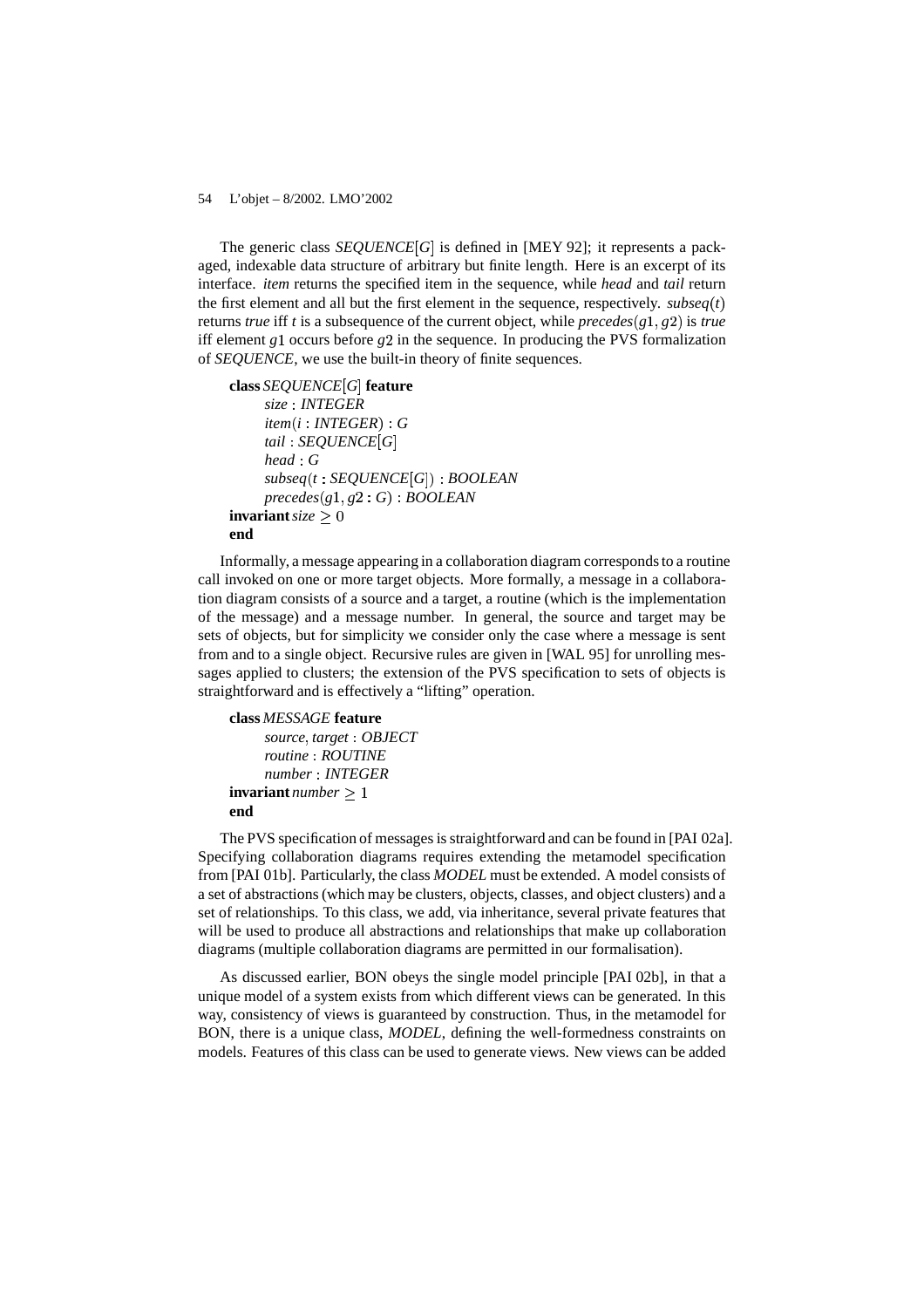by inheriting from *MODEL* and adding new features. It is not within the spirit of BON to add new views by adding new subclasses of *MODEL*, e.g., *DYNAMIC MODEL*, etc., as this can easily introduce inconsistency between views.

The existing class *MODEL* includes all features and constraints necessary to model collaboration diagrams. However, it is inconvenient to use for validating the consistency of class diagrams and collaboration diagrams directly. Thus, for convenience, we restructure *MODEL* slightly using inheritance, and introduce several new features for checking the consistency of class diagrams and collaboration diagrams. In particular, we add a feature *occurs*, representing the set of objects appearing in a model; *init*, an initial message that is sent in the collaboration diagram; the features *sequence* and *calls* representing, respectively, the sequence of messages and the sequence of routine calls appearing in a collaboration diagram (the latter is a projection of the former), a scenario box (a free-form block of text describing what is represented by the messages), and queries for producing the collaboration diagram view and the class diagram view from the single model. As well, invariant clauses are added to the extension of *MODEL*; further clauses will be added shortly for checking the consistency of the views. Here is the interface of *EXTENDED MODEL*. Note that all additional features, with the exception of those for generating new views, are private.

```
class EXTENDED MODEL inherit MODEL
feature { NONE}
     occurs : SET[OBIECT]sequence  SEQUENCE 
MESSAGE -
     scenario box  TEXT
     init  BOOLEAN
     calls  SEQUENCE 
ROUTINE -
feature { ANY}
     class diagram  collab diagram  EXTENDED MODEL
invariant
     msgs in rels;
     calls linked to msgs;
     objects in occurs;
     occurs \subseteq abs;calls  length  sequence  length
end
```
The invariant clauses that are named, but not defined above, are as follows. The clause *msgs in rels* says that each message in the *sequence* is also a relationship in the model.

 $\forall m \in sequence \bullet m \in rels$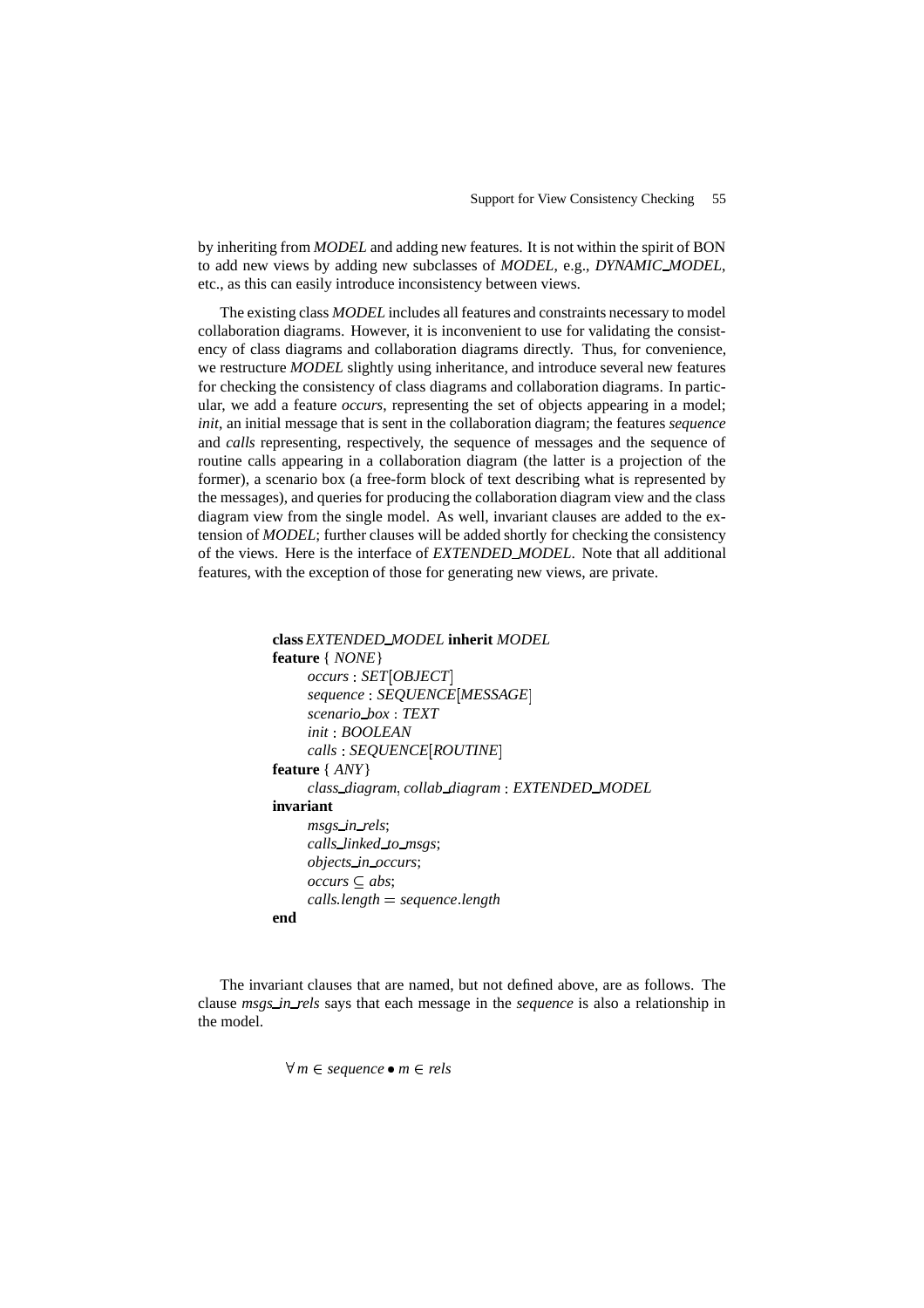The clause *calls linked to msgs* states that call *i* in sequence *calls* is the routine associated with message *i* in *sequence*.

 $\forall$  i : 0, ..., sequence length  $\bullet$  sequence item(i) routine  $=$  call item(i)

*objects in occurs* states that each object in the source or target of a message occurs in the collaboration diagram.

- *m sequence m source occurs m target occurs*

(Note that these constraints do not specify anything about consistency of views.)

The queries *class diagram* and *collab diagram* produce the two views of the model. These are defined as follows, and are simple projection operations.

*class diagram EXTENDED MODEL* **ensure**  $Result.abs = \{a \in abs \mid a : STATE\_ABS\}$  $Result. rels = {r \in rels \mid r : STATE\_REL}$ 

*collab diagram EXTENDED MODEL* **ensure**  $Result.abs = \{a \in abs \mid a : DYNAME \subseteq ABS\}$  $Result. rels = {r \in rels | r : MESSAGE}$ 

To express *EXTENDED MODEL* in PVS, a new subtype could then be introduced (representing the type of extended models), and then each new routine and constraint in the BON class could be mapped to a PVS function. However, a new PVS subtype is not strictly needed, since PVS does not provide the object-oriented structuring facilities of BON; in other words, metamodel extension is not restricted to use of inheritance. Thus, adding new functions or attributes to the PVS specification is in fact easier than adding new features to classes in BON. The translation process is as follows. We introduce new functions (that operate on variables of type MODEL) representing the additional features that we require.

objects\_in\_model: [ MODEL -> set[OBJECT] ] sequence\_model: [ MQDEL -> finseq[MESSAGE] ] calls\_model: [ MQDEL -> finseq[ROUTINE] ]

The invariant clauses in *EXTENDED MODEL* will each be mapped to PVS axioms. Here is an example, stating that *calls* is a projection of *sequence* (the other axioms are straightforward translations of the BON constraints).

```
calls_linked_ax: AXIOM
 \epsilon - \epsilon - \epsilon - \epsilon as a \epsilon . Worder \lambda .
  (FORALL (i:{j:nat|j<length(sequence_model(mod1))}):
   {\tt routine\_message} (sequence_model(mod1)(i))=calls_model(mod1)(i)))
```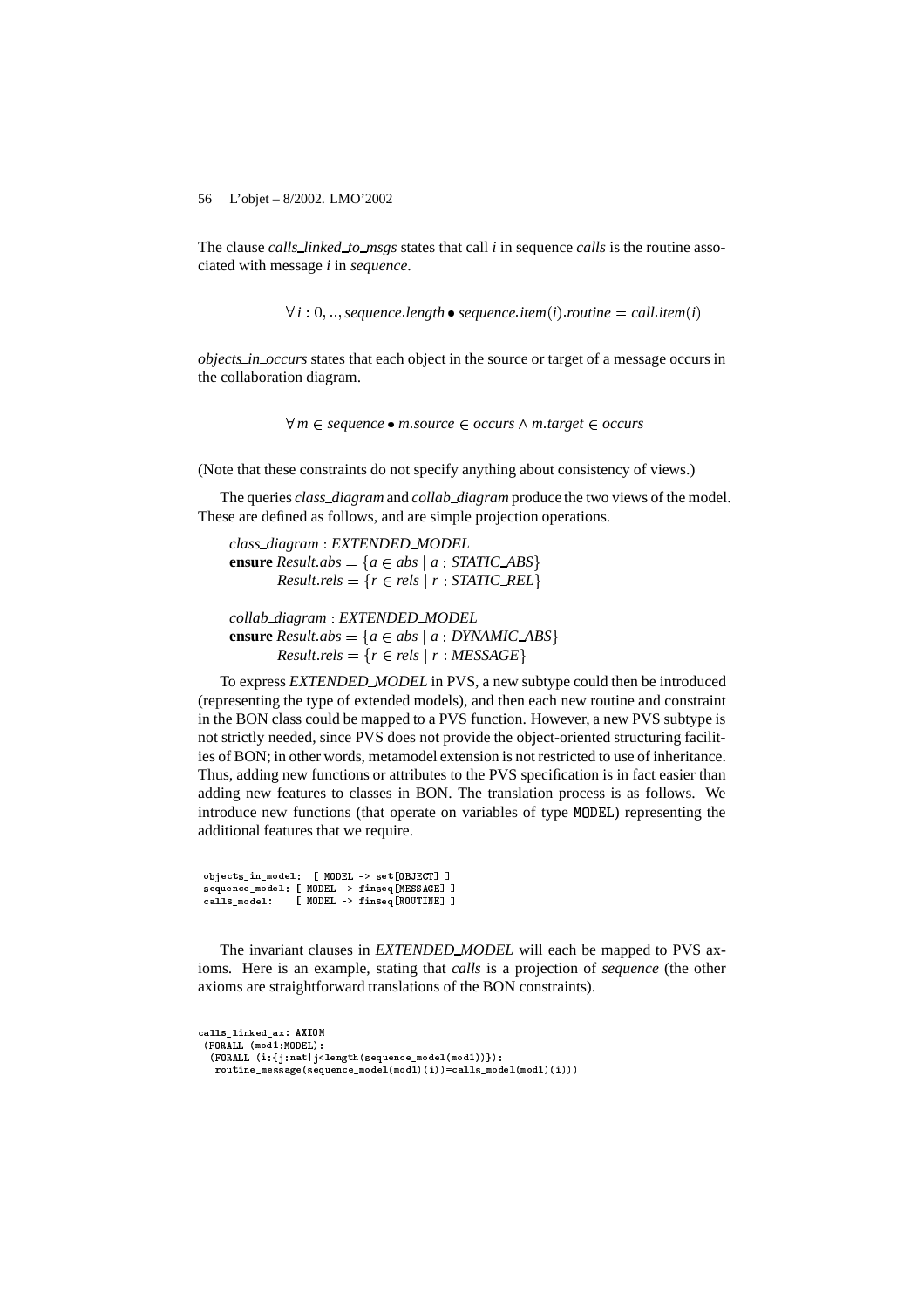To formalize the routines *class diagram* and *collab diagram*, we introduce two new functions, collab\_diagram and class\_diagram. The specifications of each are similar, so we present only the PVS specification of *collab diagram* here.

```
collab_diagram(mod1:MODEL): MODEL =
  (# abst := { da:DYN_ABS | member(da,abst(mod1)) },
     \mathbf{v} \cdot \mathbf{v} = \mathbf{v} \cdot \mathbf{v} = \mathbf{v} \cdot \mathbf{v}
```
Consistency between views will be specified as four invariant clauses belonging to the class *EXTENDED MODEL*. For each clause, a PVS formulation is provided when it cannot be found in [PAI 01b]. (In the following, we use *dd* to stand for *collab diagram* and *cd* for *class diagram*, respectively.)

1) Each object appearing in the collaboration diagram has a corresponding class in the class diagram.

 $\forall$   $o \in$   $dd.occurs \bullet \exists c \in cd.abs \mid c.type : CLASS \bullet o.class = c$ 

(Note that *cd abs*, defined in [PAI 01b], is the set of abstractions appearing in the class diagram.)

2) Each message in the collaboration diagram has a corresponding routine call, and that call is permitted based on the list of accessors provided with each routine.

 $\forall$  *msg*  $\in$  *dd sequence*  $\bullet$   $\forall$  *o*  $\in$  *msg source*  $\bullet$  *o class*  $\in$  *msg routine accessors* 

3) Each routine appearing in a message must actually belong to the target class of the message (i.e., routines that are called must exist). This will be checked by the compiler/CASE tool and as such we do not specify it here. However, it is captured in the full specification of the BON metamodel referenced in [PAI 01b]. The constraint in [PAI 01b] is more general in that it checks all features (including attributes) to ensure that they exist. This ensures that if a message is sent from one object to another, there is a link between the two objects.

4) The constraint in 2) establishes that each message in a collaboration diagram corresponds to a routine call. The routines that are called must be enabled (i.e., their preconditions must be true) for the collaboration diagram to be consistent with a class diagram. A precondition can only be true if the sequence of previous calls to routines established a system state that satisfies the precondition. To check this, an initial state, *init*, must be provided (by the developer). The following condition must be true.

## $init \rightarrow dd$  *calls item*(1) *pre*

i.e., the developer-supplied initial state, specified as a predicate), must imply the precondition of the first element in the sequence of calls in the collaboration diagram. *init* corresponds to the specification of a constructor of the root class in the system, where the specification includes relevant clauses from the invariant of the root class and the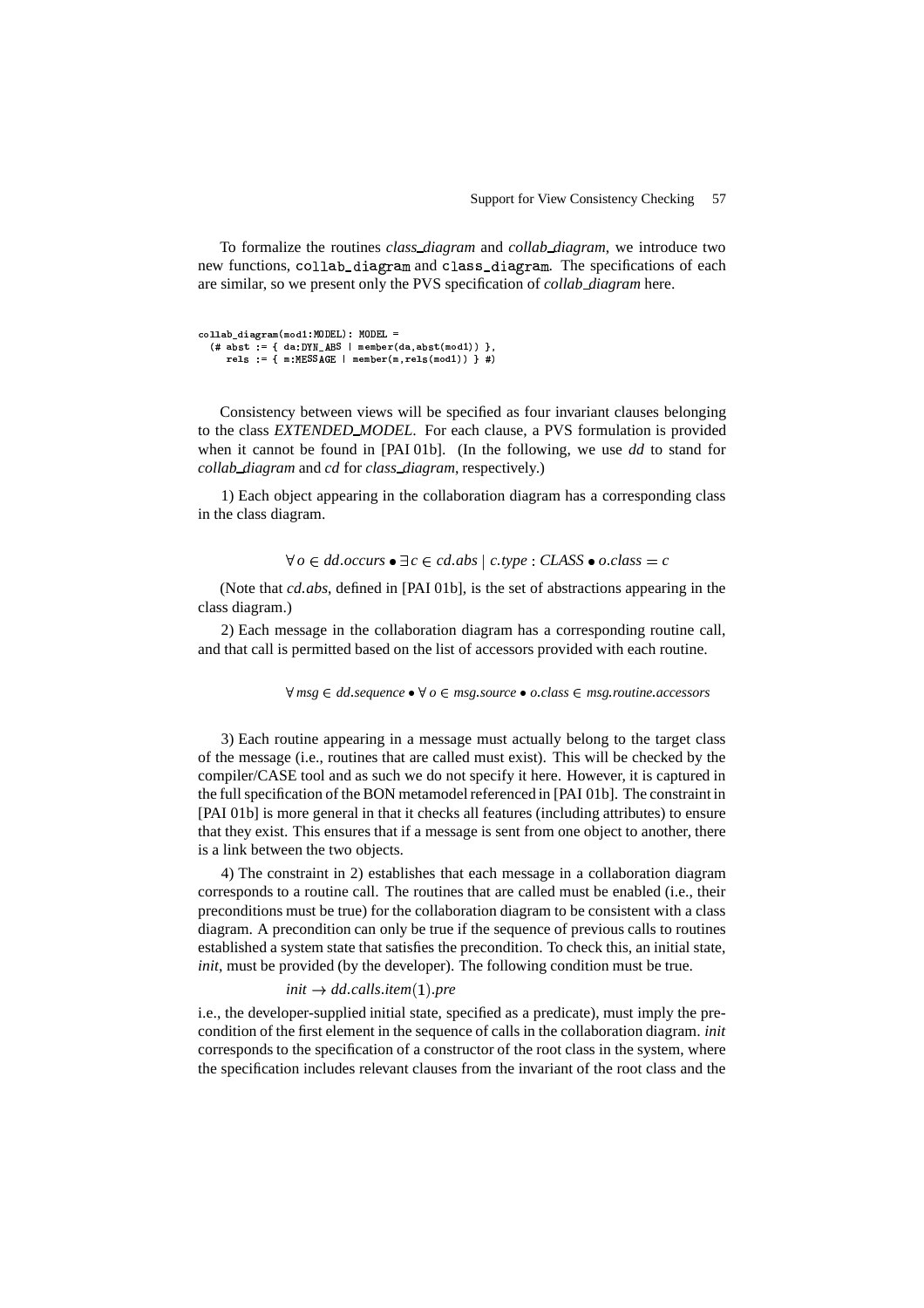postcondition of the constructor (constructors cannot have preconditions).

For a call  $i > 2$  in a collaboration diagram to be enabled, the preceding sequence of calls  $1, \ldots, i-1$  must produce a state satisfying the precondition of call i. We can obtain this state by first sequentially composing the specifications of *init* and calls  $1, \ldots, i-1$ . This results in a double-state predicate (i.e., in the user-supplied initial state and in the post-state of call  $i - 1$ ). We then project out the post-state and check that the result satisfies the pre-state of call  $i$ . Formally:

 $\forall i: 2, \ldots$  dd calls length

 $\exists dd. occurs$  •

(init  $\frac{1}{8}$  dd.calls.item(1).spec  $\frac{1}{8} \dots \frac{1}{8}$  dd.calls.item(i - 1).spec)  $\rightarrow$ 

 $dd$  calls item $(i)$  pre

(The definition of sequential composition for specifications  $P$  and  $Q$  on state  $s$  is:

 $P_{\vartheta} Q \cong \exists s' \cdot P[s := s'] \wedge Q[\text{old } s := s']$ 

where  $s'$  is an intermediate state, i.e., for every sequential composition, there is an implicit existential quantification that needs to be instantiated and simplified.)

Expressing constraint 4) in PVS is challenging. The first part, enabling the first message in the collaboration diagram, can be done as follows. *init* is translated to a function mapping a model and a class (the root class) to a boolean. The enabling of the first message is formalised as an axiom.

```
init: [ MODEL, CLASS -> bool ]
views consistent ax1: AXIOM
 (FORALL (mod1:MODEL): FORALL (c:CLASS):
  LET
  loc\_spec: SPECTYPE = (spec(int (mod1)(c), oldstate(int (mod1)(c)),newstate(int(mod1)(c))) IN
  value(loc_spec)(old_state(loc_spec),new_state(loc_spec)) IMPLIES
  feature_pre(calls_model(mod1)(0),
              oldstate(calls_model(mod1)(0),
              object_class(msg_target(sequence_model(mod1)(0)))))))
```
A local variable is declared, constructing a specification for the initialising predicate init. Then, it is stated that the initial state must imply the prestate of the first message.

The second part is more challenging. The complexity lies in formalizing the definition of sequential composition: an explicit specification of the state of a routine is required so as to capture the frame of each specification, and to be able to define an intermediate state. Sequential composition  $P_{\alpha} Q$  can be formalized in PVS as follows, using function seqspecs. It takes as argument two variables of type SPECTYPE and returns a SPECTYPE result, representing the sequential composition of the arguments.

```
segspecs(s1,s2;SPECTYPE): SPECTYPE =# old-state := old-state(s1),
```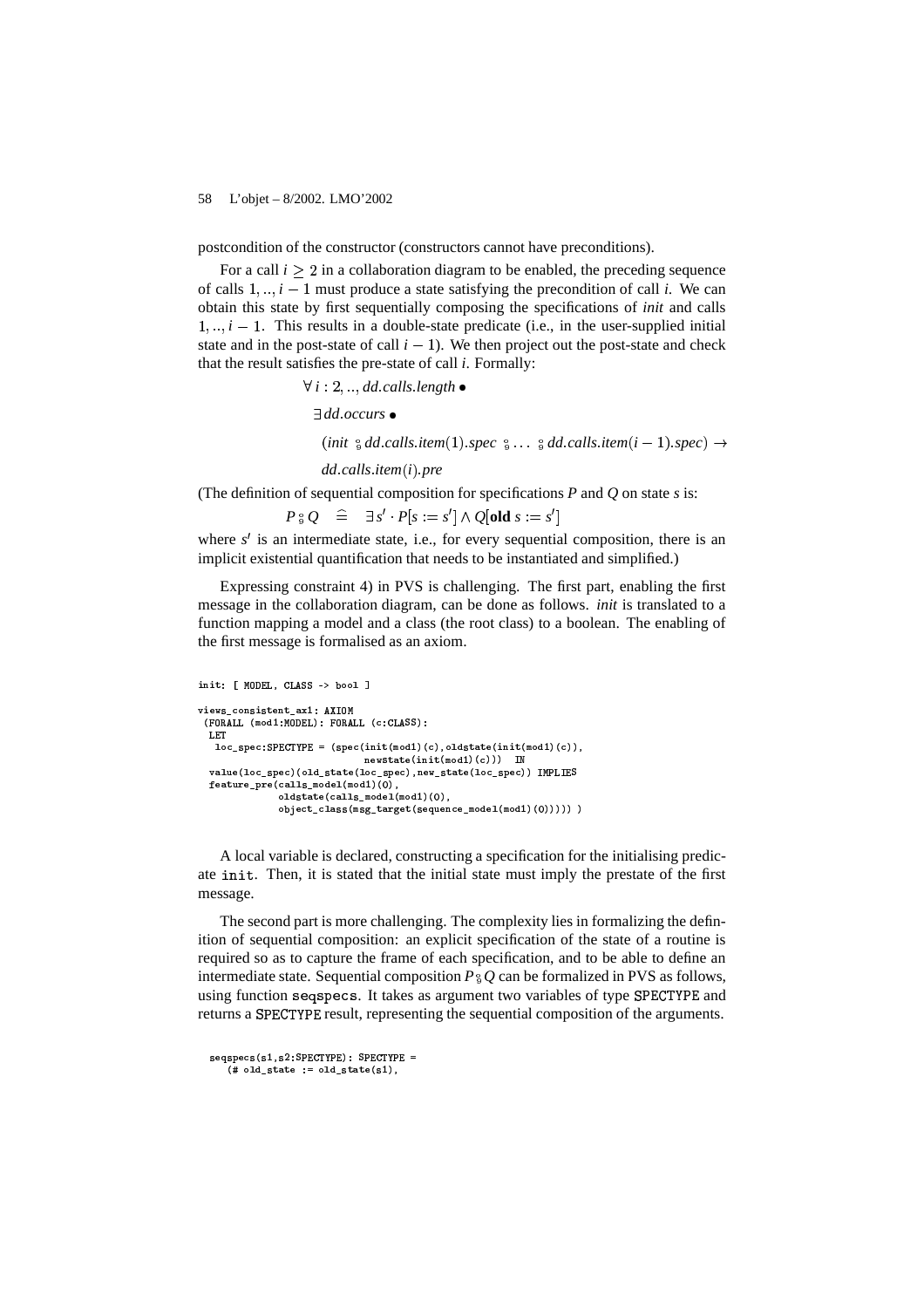```
new\_state := new\_state(s2),
    value := (LAMBDA (o:{p1:set[ENTITY] | p1=old_state(s1)}),
         (n:{p2:set[ENTITY] | p2=new_state(s2)});<br>(EXISTS (i: set[ENTITY]): value(s1)(o,i) AND value(s2)(i,n)))
\pm)
```
segspecs must be lifted to apply to a finite sequence of specifications in order to formalize constraint 4). This is expressed as recursive function segspecsn. A MEASURE must be provided in order to generate proof obligations for ensuring termination of recursive calls.

```
seqspecsn(seq1:{f:finseq[SPECTYPE]|length(f)>=1}): RECURSIVE SPECTYPE =
 IF length \frac{1}{1} (seq1)=1 THEN seq1(0)
 ELSIF length(seq1)=2 THEN seqspecs(seq1(0),seq1(1))
  ELSE seqspecs(seq1(0), seqspecsn(^(seq1,(1, length(seq1))))) ENDIF
 MEASURE
   (LAMBDA (seq1:{f:finseq[SPECTYPE]|length(f)>=1}): length(seq1))
```
To complete the PVS formalization of constraint 4), it is helpful to define a function to convert a sequence of messages into a finite sequence of SPECTYPEs. This function, convert, extracts the routines from the messages and produces specifications from them, by repeated application of function spec. Its details can be found in [PAI 02a].

Now the remaining view consistency constraint can be formally expressed in PVS.

```
views consistent_ax2: AXIOM
(FORALL (mod1:MODEL): FORALL (c:CLASS):
  (FORALL (i: {j:nat | 0 < j & j < length(calls_model(mod1)))}) :LET
  loc\_spec:SPECTYPE =seq(spec(init(mod1)(c),oldstate(init(mod1)(c)),
              newstate(int(mod1)(c)),
         (\texttt{segspecsn}(\texttt{convert}(\texttt{sequence_model}(\texttt{mod1})^*(0,i-1))))IN
  (value(loc_spec)(old_state(loc_spec),new_state(loc_spec)) IMPLIES
  feature\_pre(calls_model(mod1)(i),{\tt oldstate}({\tt calls\_model}({\tt mod1})\left(i\right),object_class(msg_target(sequence_model(mod1)(i)))))))))
```
The structure of this axiom is similar to the axiom establishing that the first message is enabled by the initial state. This axiom first declares a local variable, loc spec, which is the result of sequentially composing the first  $i$  specifications in messages in the model. This specification must then imply the precondition of the routine of message  $i + 1$  in the model.

In order to use the theories in carrying out view consistency checking, it is necessary to parse and typecheck the theories using PVS. When we carried out this semi-automatic process, it revealed to us several errors and omissions in the PVS theories. One such example was in the formulation of seqspecsn, wherein an erroneous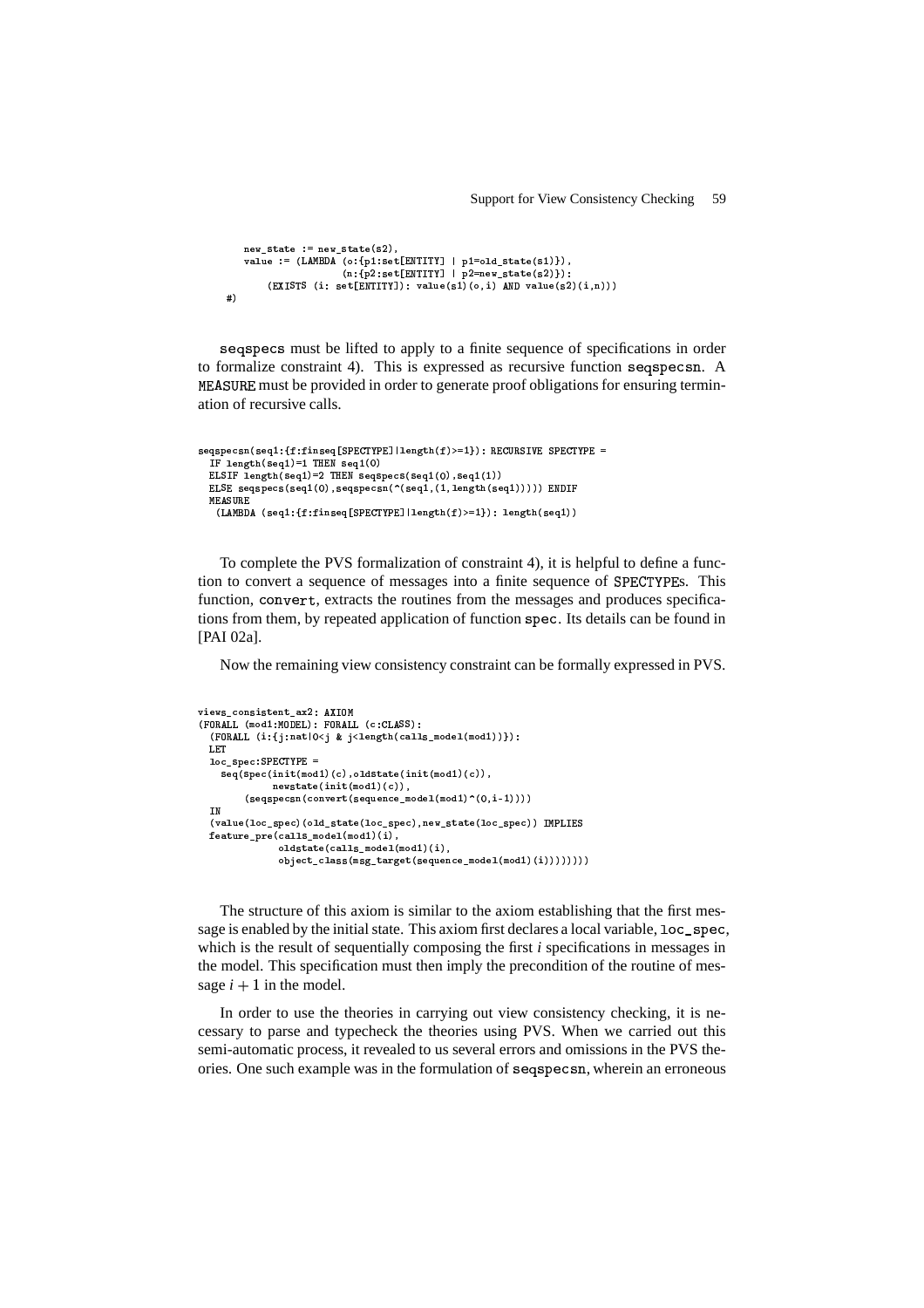MEASURE was initially provided; an unprovable type check condition was generated. Further omissions were discovered when attempting to prove view consistency conjectures; this is briefly discussed in the next section.

The correctness of the translation of BON constraints to PVS axioms and types has not been proven. In general, proving the correctness of translations for large, full-featured languages is extremely difficult. We view our PVS specification of the metamodel as a mechanism by which the translation can be *tested.* We can write conjectures about propertiesthat we would like the metamodel to have, and can use the PVS system to prove or disprove the conjectures. This will give us greater confidence in the correctness of the metamodel and the translation.

# **4. Using the PVS Theories**

To use the PVS theories for proving view consistency, a BON model can be specified as a PVS conjecture, following the approach presented in [PAI 01b]. These conjectures effectively posit that the model can exist. They must therefore satisfy the consistency constraints as specified in the metamodel. PVS can then be used to import the view consistency axiom as above, and one can then attempt to prove or disprove that the axiom is satisfied by the models.

In general, it is typically easier to attempt to prove that a model does not satify the view consistency constraint. This is because it means that the BON models can be expressed as a non-existence conjecture, thus allowing automatic skolemization to be used in simplifying the conjecture.

This approach is demonstrated by a small example. Consider the two BON views presented in Fig. 5. The class diagram depicts two classes connected by a clientsupplier relationship, whereas the collaboration diagram shows three messages sent between objects. It is assumed that object *B* is initialised to a state where  $i = 4$  and set *s* is empty. To check the consistency of these views, the two models must be expressed as PVS conjectures, following the approach in [PAI 01b].



**Figure 5.** *Two views of a BON system*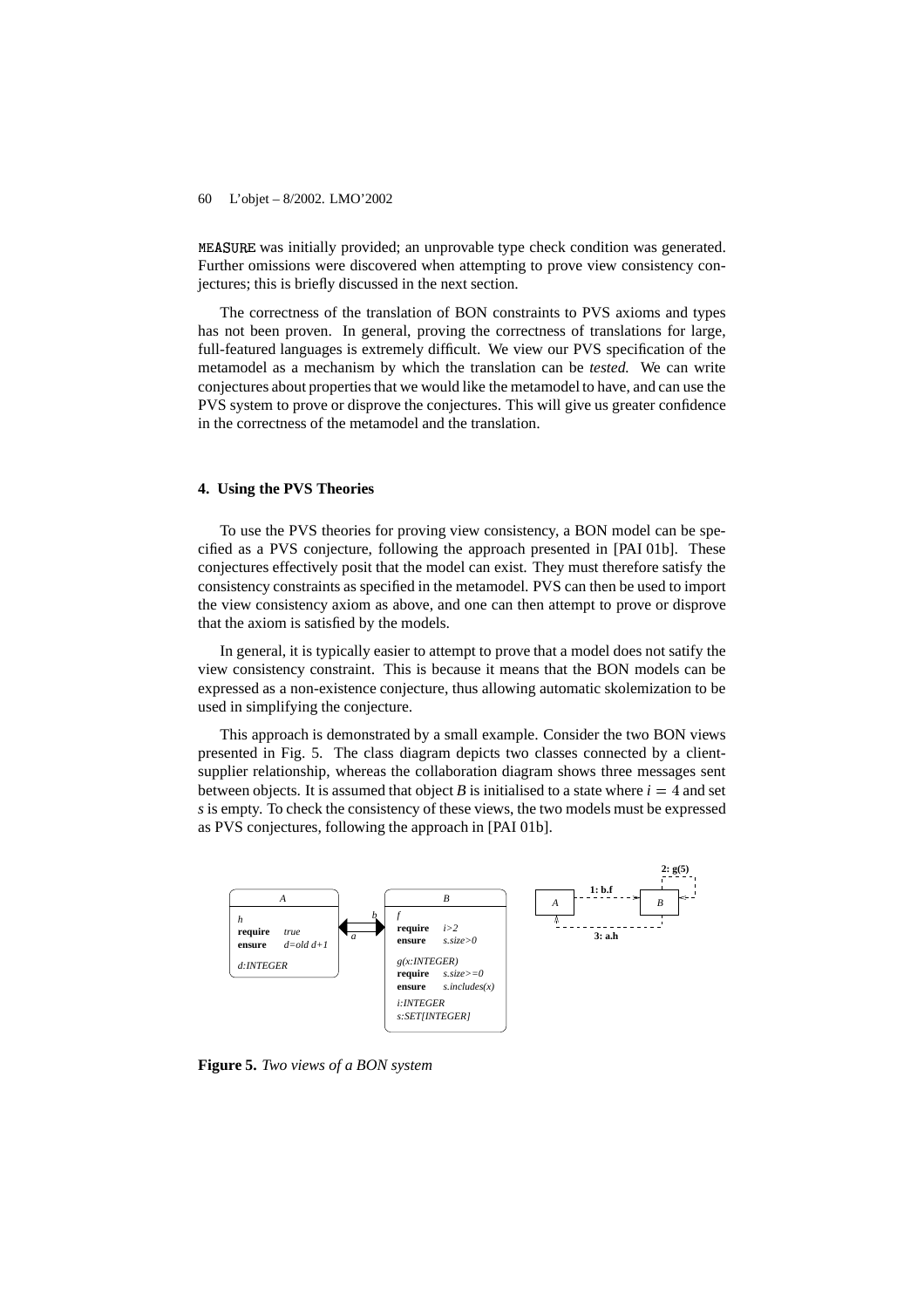A snapshot of the PVS specification of Fig. 5 is shown below. The transformation from BON to the PVS conjecture  $vc\_example$  is mechanical and could be automated. To validate the conjecture (and to show that the BON model can exist and satisfies the view consistency constraint), the conjecture must first be simplified using  $(\text{skolem!})$ and (flatten). Then, (lemma) is used to import the view consistency axioms. A succession of  $(replace)$ ,  $(assert)$ , and  $(exband)$  instructions are made to simplify the conjecture and to replace functions with their definitions. Then (grind) can be used to discharge the remaining PVS subgoals that arise.

```
vc_example: THEORY
 -
$
   TMDDTTML \text{m}. . . .
   test_vc: CONJECTURE<br>(NOT (FYICTO ( ) of 100)
    EVICTO (as he ORIGOT).
    d VV e (" 9Nj9" -
( 	j V-
V Wgh	 D Y TAMA / 1 O O MOALAN
    d v e de la diversitation de la constantidation de la constantidation de la constantidation de la constantidat
    ny cano / 1 c 1 1 . (Innomynn)
    \texttt{EXISTS} (ei,es,ed,old_ei,old_es,old_ed,param_x:ENTITY):
    \mathbf{u} \mathbf{v} and \mathbf{v} \mathbf{v} and \mathbf{v}length(calls_model(xm))=3 AND
    length(sequence_model(xm))=3 AND
    member(ao,objects_model(xm)) AND member(bo,objects_model(xm)) AND
    )$&)9 & e (  (9/ " e c)gg<-
k )$&)9 & e 9N (9/ " e c)gg<-
k
    object_class(ao)=a AND object_class(bo)=b AND
    \blacksquare ) \blacksquare ( \blacksquare ) \blacksquare ( \blacksquare ) \blacksquare ( \blacksquare ) \blacksquare ( \blacksquare ) \blacksquaret / e -/ \\ lum t / o -/ \\ lum t / o -/ \\ lum
    routine_message(m1)=bf AND routine_message(m2)=bg AND routine_message(m3)=ah AND
    member(old_ei,oldstate(bf,b)) AND member(old_es,oldstate(bf,b)) AND
    member(old_ei,oldstate(bg,b)) AND member(old_es,oldstate(bg,b))
       AND member(param_x,oldstate(bg,b)) AND
    )$&)9 & e -
;\'-
&-
\  -
;\ / "("& e (  ( g-
gb-
k \ell , \ell , and \ell , \ell , \ell , \ell , \ell , \ell , \ell , \ell , \ell , \ell , \ell , \ell , \ell , \ell , \ell , \ell , \ell , \ell , \ell , \ell , \ell , \ell , \ell , \ell , \ell , \ell , \ell , \ell , \ell , 
    \left\{ \begin{array}{ccc} 0 & \mathbf{1} & \mathbf{1} & \mathbf{1} & \mathbf{1} & \mathbf{1} & \mathbf{1} & \mathbf{1} & \mathbf{1} & \mathbf{1} & \mathbf{1} & \mathbf{1} & \mathbf{1} & \mathbf{1} & \mathbf{1} & \mathbf{1} & \mathbf{1} & \mathbf{1} & \mathbf{1} & \mathbf{1} & \mathbf{1} & \mathbf{1} & \mathbf{1} & \mathbf{1} & \mathbf{1} & \mathbf{1} & \mathbf{1} & \mathbf{1} & \mathbf{1} & \mathbf{1} & \mathbfmember(param_x,newstate(bg,b)) AND
    )$&)9 & e &\  %$&] / "("$& e (  ( g-
g<k
    feature_pre(bf,oldstate(bf,b))=(eval_i(old_ei)>2)    AND
    \texttt{feature\_post}(\texttt{bf}, \texttt{oldstate}(\texttt{bf}, \texttt{b}), \texttt{newstate}(\texttt{bf}, \texttt{b})) \texttt{= (none{\texttt{mpt}}{\texttt{y}}?(\texttt{eval\_s}(\texttt{es}))) \texttt{ AND}feature_pre(bg,oldstate(bg,b))=(nonempty?(eval_s(old_es)) OR empty?(eval_s(old_es))) AND
    feature_post(bg,oldstate(bg,b),newstate(bg,b))=(member(eval_i(param_x),eval_s(es))) AND
    feature_pre(ah,oldstate(ah,a))=(true) AND
    \texttt{feature\_post}(\texttt{ah}, \texttt{oldstate}(\texttt{ah}, \texttt{a}), \texttt{newstate}(\texttt{ah}, \texttt{a})) \texttt{=} (\texttt{eval\_i}(\texttt{ed}) \texttt{=eval\_i}(\texttt{old\_ed}) \texttt{+1}) ~~\texttt{AND}calls_model(xm)(0)=bf AND calls_model(xm)(1)=bg AND calls_model(xm)(2)=ah AND
    sequence_model(xm)(0)=m1 AND sequence_model(xm)(1)=m2 AND sequence_model(xm)(2)=m3 AND
    \mathcal{G} , \mathcal{G} , \mathcal{G} , \mathcal{G} , \mathcal{G} , \mathcal{G} , \mathcal{G} , \mathcal{G} , \mathcal{G} , \mathcal{G} , \mathcal{G} , \mathcal{G} , \mathcal{G} , \mathcal{G} , \mathcal{G} , \mathcal{G} , \mathcal{G} , \mathcal{G} , \mathcal{G} , \mathcal{G} , -1 /1 19 19 /1 1) -1 /1 1) 1110
    \sim , \sim , \sim , \sim , \sim , \sim , \sim , \sim , \sim , \sim , \sim , \sim , \sim , \sim , \sim , \sim , \sim , \sim , \sim , \sim , \sim , \sim , \sim , \sim , \sim , \sim , \sim , \sim , \sim , \sim , \sim , \siminit(xm,oldstate(bg,b))=(eval_i(old_ei)=4 AND empty?(eval_s(old_es)))))
 END vc_example
```
We have carried out case studies in using the theories to prove view consistency using the above approach. Initial attempts at proving view consistency revealed errors and omissions in the PVS theories. One example was with the formalisation of the second part of constraint 4) (which aims to show that a sequence of calls in a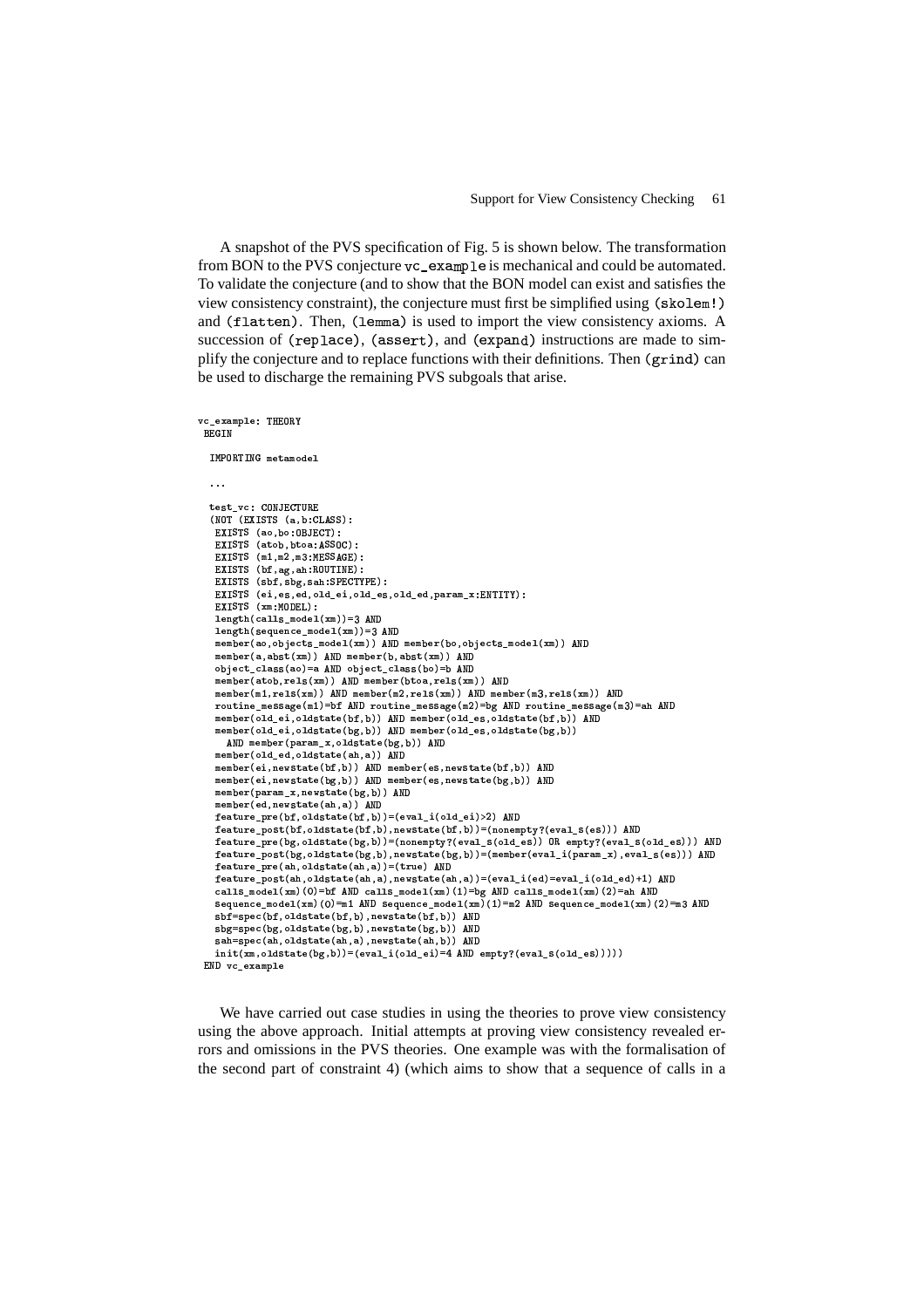collaboration diagram enables successive calls). The initial formulation omitted the initialisation from the formalisation, and the PVS prover provided a counter-example that led us to conclude that consistency could not be proved.

## **5. Related Work and Conclusions**

The introduction of the UML has spurred recent research on consistency checking, but the topic has been of previous interest in a number of problem domains. Zave and Jackson [ZAV 93] presented a framework for composing specifications via conjunction, with the aim of supporting multi-paradigm specification. Specifications are transformed in to a common semantic domain (in [ZAV 93], they use one-sorted first order logic, but different semantic domains can be chosen) and thereafter combined. They pay particular attention to constructing translations to the common semantic domain so that specifications can be easily and usefully composed, e.g., so as to make consistency as straightforward as possible to establish. The authors' goal is not specifically consistency checking of views, but suggestions and recommendations as to how to use the approach to make consistency checking easier to carry out are provided. They do not specifically focus on the OO realm, and do not explicitly consider tool support. They recognize the problem of semantic fragmentation, i.e., providing a nonstandard semantics to commonly used languages, and the problems with formalizing semi-formal notations.

Finkelstein et al. [FIN 94] focus specifically on the problem of detecting inconsistency when combining descriptions of systems from multiple viewpoints. Their work emphasizes that inconsistency is not always undesirable, and that in fact it may provide important information to developers, e.g., related to misunderstandings or confusion with respect to requirements. Thus, their logical framework aims to support developers in identifying inconsistencies and specifying actions to carry out on their identification. Consistency checking is carried out by producing a logical database of formulae describing separate views, as well as further formulae specifying environmental information, e.g., relationships between views. Consistency or inconsistency checking can be carried out using automated theorem provers. This work is related to that carried out at the workshop [EAS 01], where tools and theories for working with inconsistent descriptions of system requirements are presented.

The ADORA project [GLI 01] presents an alternative to UML for OO modelling, wherein all information related to a system is integrated into one coherent model. In this latter regard, it is similar to the *single model principle* described in [PAI 02b]. The integrated model allows consistency constraints to be defined between views. A language and tool for supporting these constraints is discussed in [SCH 98]. Some of the constraints that are checked by this tool are also captured in the UML metamodel, and as such are checked by UML-compliant CASE tools.

Tsiolakis [TSI 01] focuses specifically on consistency checking with the UML, primarily, consistency checks relating class diagrams, sequence diagrams, and state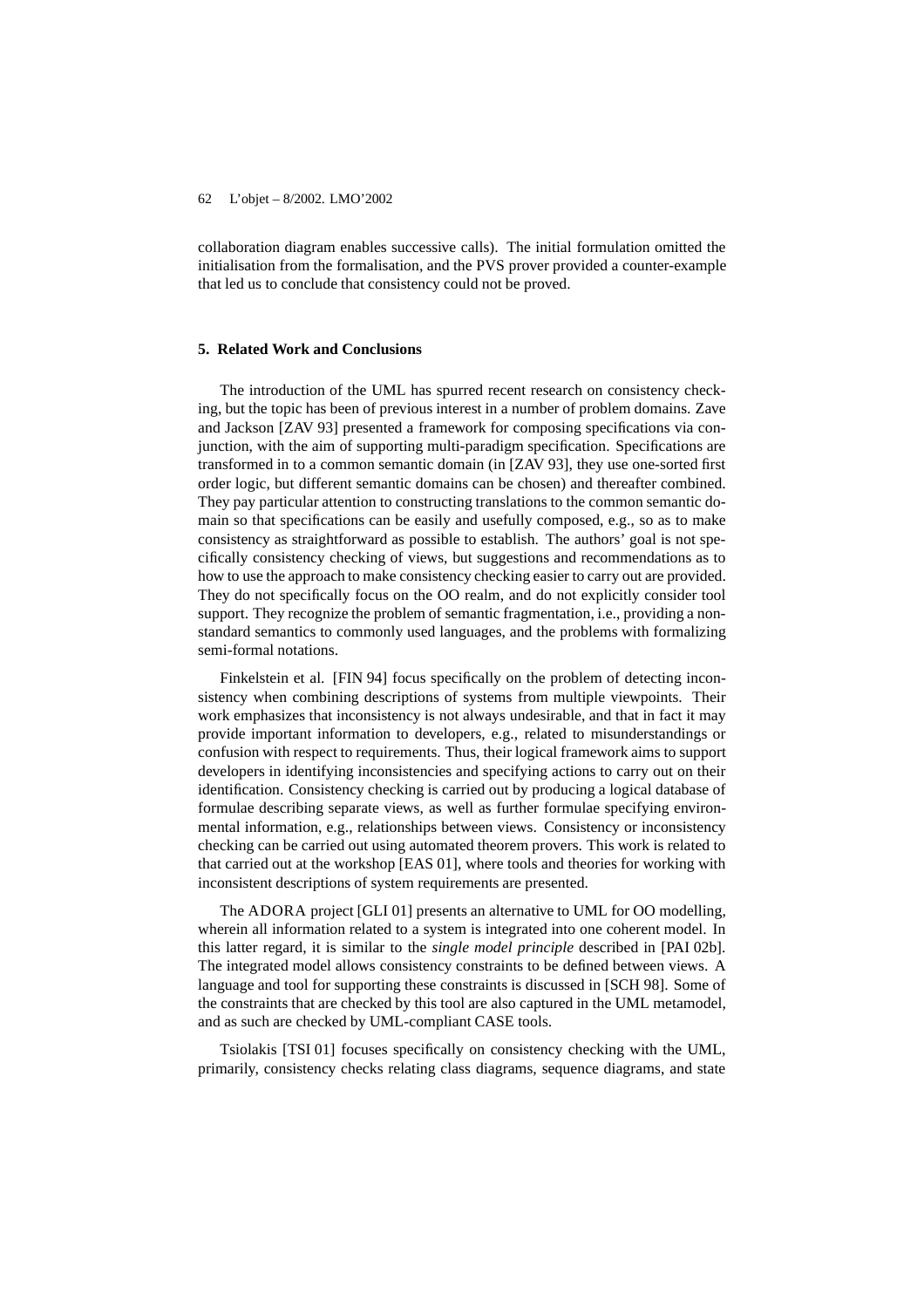charts. Diagrams are annotated with additional information relating the separate views, and attributed graph grammars are used as a theoretical underpinning to carry out the consistency checking.

Krishnan [KRI 00] presents work most similar to our own. He presents a PVS framework for consistency checking of UML diagrams, focusing on class diagrams, interaction diagrams, and statecharts (though also including use-case diagrams and others). The PVS theories developed aim at allowing consistency to be checked even when diagrams are partial or incomplete. Using the PVS theories to prove consistency involves the user providing a valid *trace* for execution of the system. Interestingly, the proof strategies and techniques used in Krishnan's approach closely mimic the ones that we discussed in the previoussection. However, Krishnan's theories do not include OCL constraints and contracts, though the work could be extended to include them. Krishnan's approach also appears to require more user intervention to generate PVS conjectures about the existence or non-existence of BON models.

Our current focus is on implementing the consistency checking described in this paper. Many of the rules are currently built in to the metamodel implementation provided with the tool. The architecture of the tool makesit straightforward to add new rules to the metamodel, or to replace the metamodel entirely with a new set of rules. Some of the consistency checking cannot be carried out automatically or implemented in the metamodel, e.g., checking that the sequence of messages appearing in a collaboration diagram is allowable, based on contracts. The checks will be sent to the PVS theorem prover and discharged automatically where possible. The paper [PAI 01b] describes how we have successfully used PVS for semi-automatically proving that models satisfy the BON metamodel; the same approach can be used for consistency checking between views. As well, we are currently exploring the use of automated verification technology, particularly FDR, for carrying out the sequencing consistency checks. This will also be very useful for consistency checking of test drivers against collaboration diagrams, since we can effectively represent this as a constraint to be checked on traces.

The metamodel extension presents a specification of a consistency relation for collaboration diagrams and class diagrams. We might prefer to have an algorithmic description of the consistency checking process; however, we view an algorithmic description as an implementation of the consistency relation above. The paper [PAI 02a] outlines algorithms for implementing these specifications in a tool.

## **6. References**

[BEC 99] BECK K., *Extreme Programming Explained*, AWL, 1999.

- [BOO 99] BOOCH G., RUMBAUGH J., JACOBSON, I., *The UML Reference Guide,* Addison-Wesley, 1999.
- [BRI 01] BRIAND L., LABICHE, Y., "A UML-Based Approach to System Testing", *Proc. UML 2001*, LNCS 2185, Springer-Verlag, 2001.